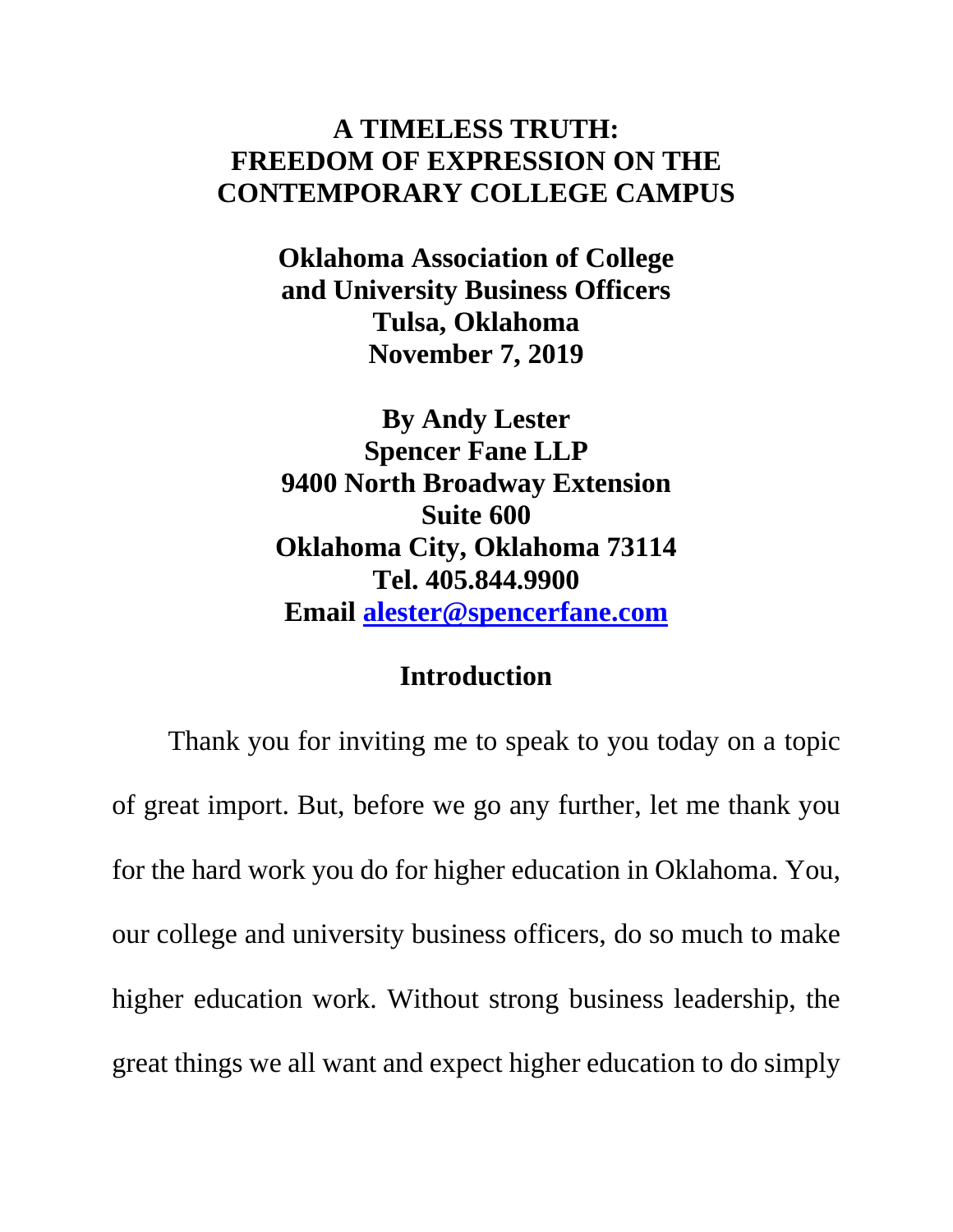will not happen.

Consider the situation higher education has faced the last several years. Traditionally, public higher education has received its funding from two sources: tuition and legislative appropriation. Yet, for primarily demographic reasons, fewer students attend college today. Moreover, for the last several years, our Legislature has slashed its funding of public higher education. Today, in 2019, in dollars unadjusted for inflation, the legislative appropriation stands at essentially the same level as it did in 1999.

To be clear, that does not even account for the over 50% inflation we have experienced in the intervening twenty years. While public support has diminished, public criticism has increased.

Without you, the business officers, higher education would not be able to do the things we expect it to do. And this is especially true in tough times, as the last several years have been.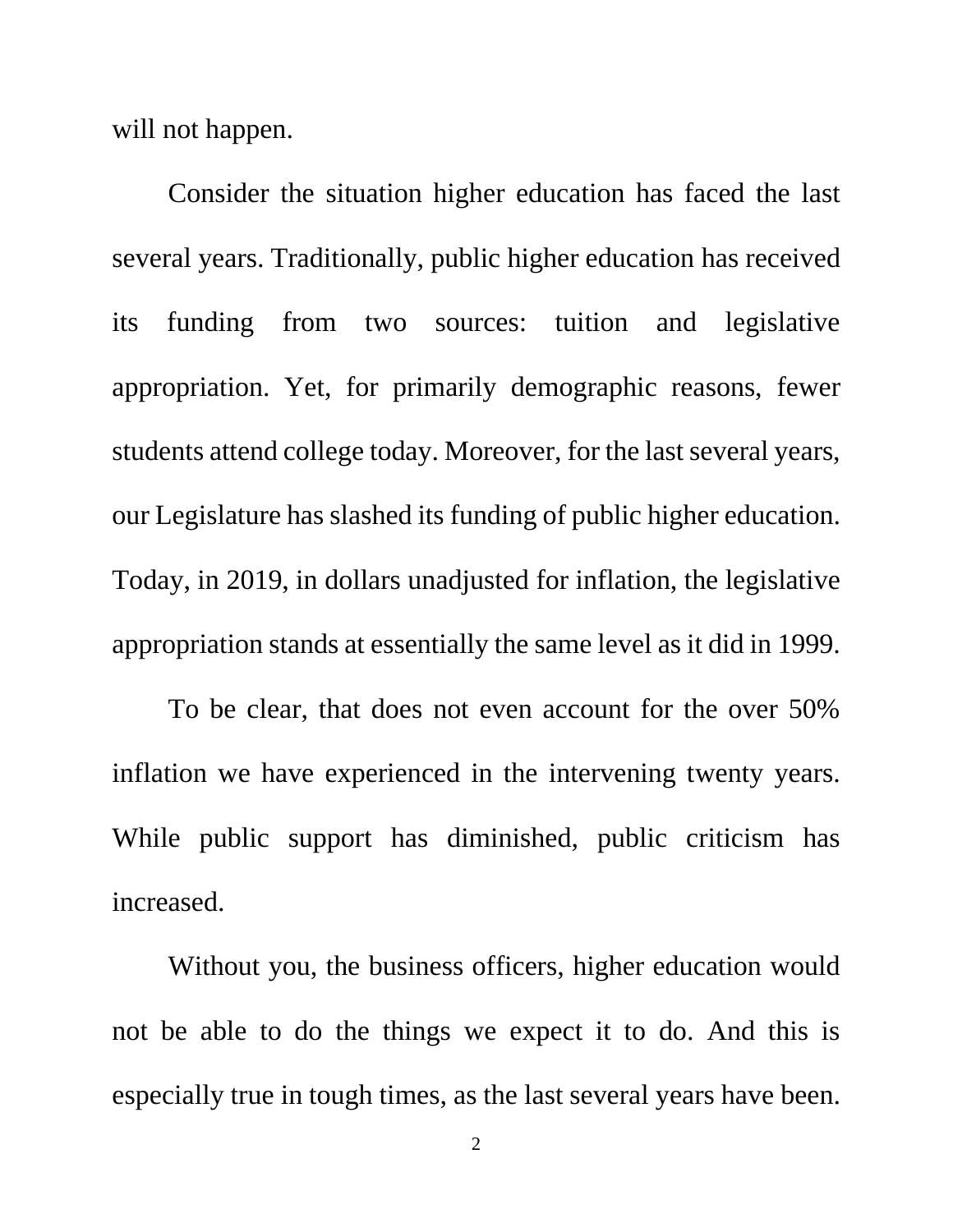It has taken some creative leadership to guide our campuses through these tough times. Thank you for all you do to keep our campuses functioning at the high level necessary to make our state's future all it can be.

Despite recent setbacks, I am hopeful we have turned a corner. For the first time in a long time, I see several signs that Oklahomans in general and Oklahoma's political leaders are ready to promote public higher education in significant ways. And that is all to the good. For, in my judgment, there is nothing we do as a society that is more important than supporting higher education. Higher education enables our future generations to build on today's foundation.

So let's hope that our government leaders properly fund public higher education. Doing so would be a great start. But we, too, must do our part. We must be innovative. We must be efficient. And we must do a better job of explaining why higher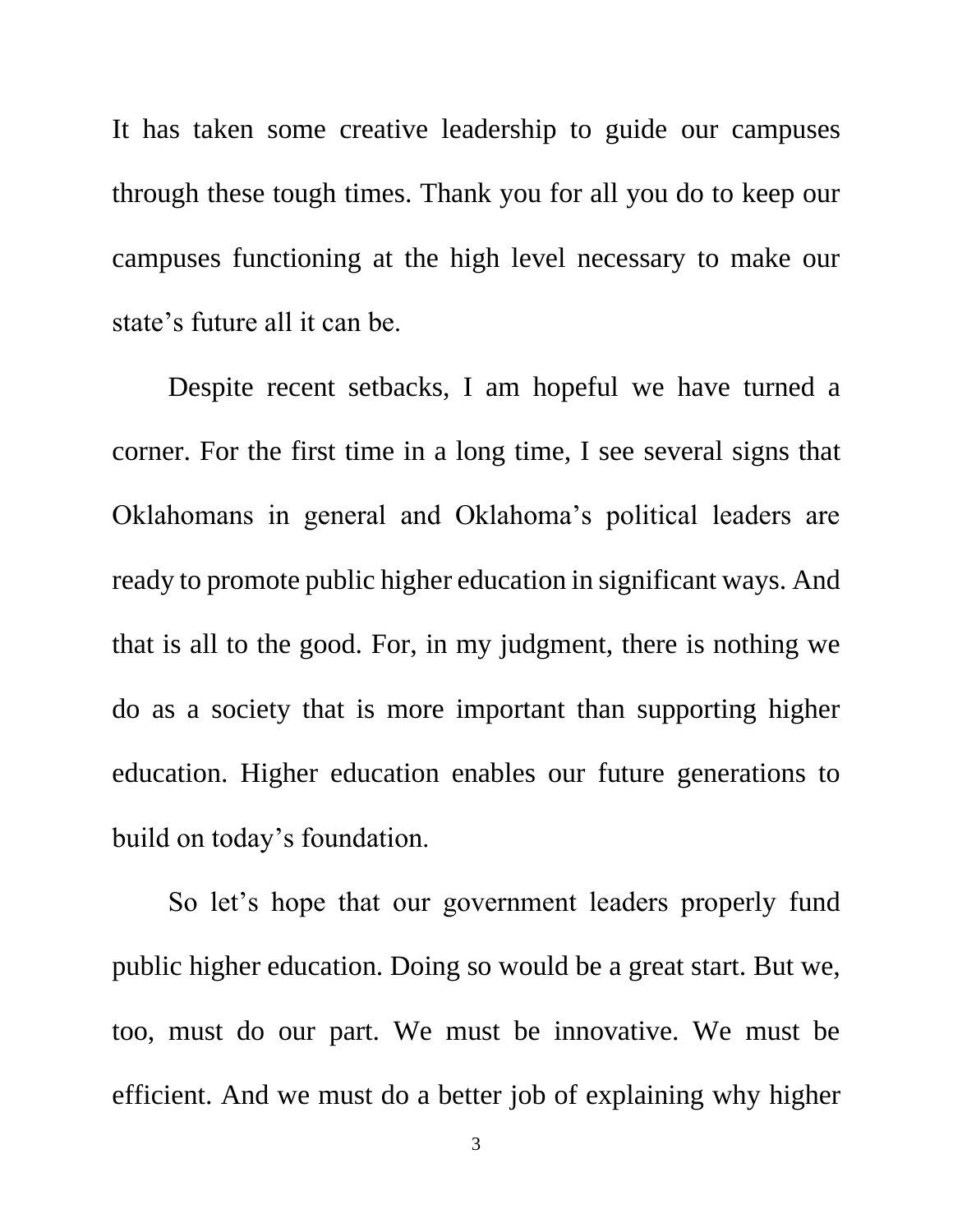education is so important. That means we must get involved in the public arena. We must tell our story. We must show the public what we are doing, why we are doing it, and how our work positively affects our state and its future.

Again, thank you for all you do to make the benefits of higher education a reality in Oklahoma. Having served on two boards of regents – nine years on the Board of Regents for the Oklahoma Agricultural & Mechanical Colleges and three and a half years on the Oklahoma State Regents for Higher Education (as well as three years on the board of trustees of a private institution, Eureka College in central Illinois). I can tell you that those with whom I have served unanimously and greatly appreciate the work you do.

# **Today's Assignment**

My assignment today is to discuss a topic I am passionate about, namely freedom of speech on college campuses. Is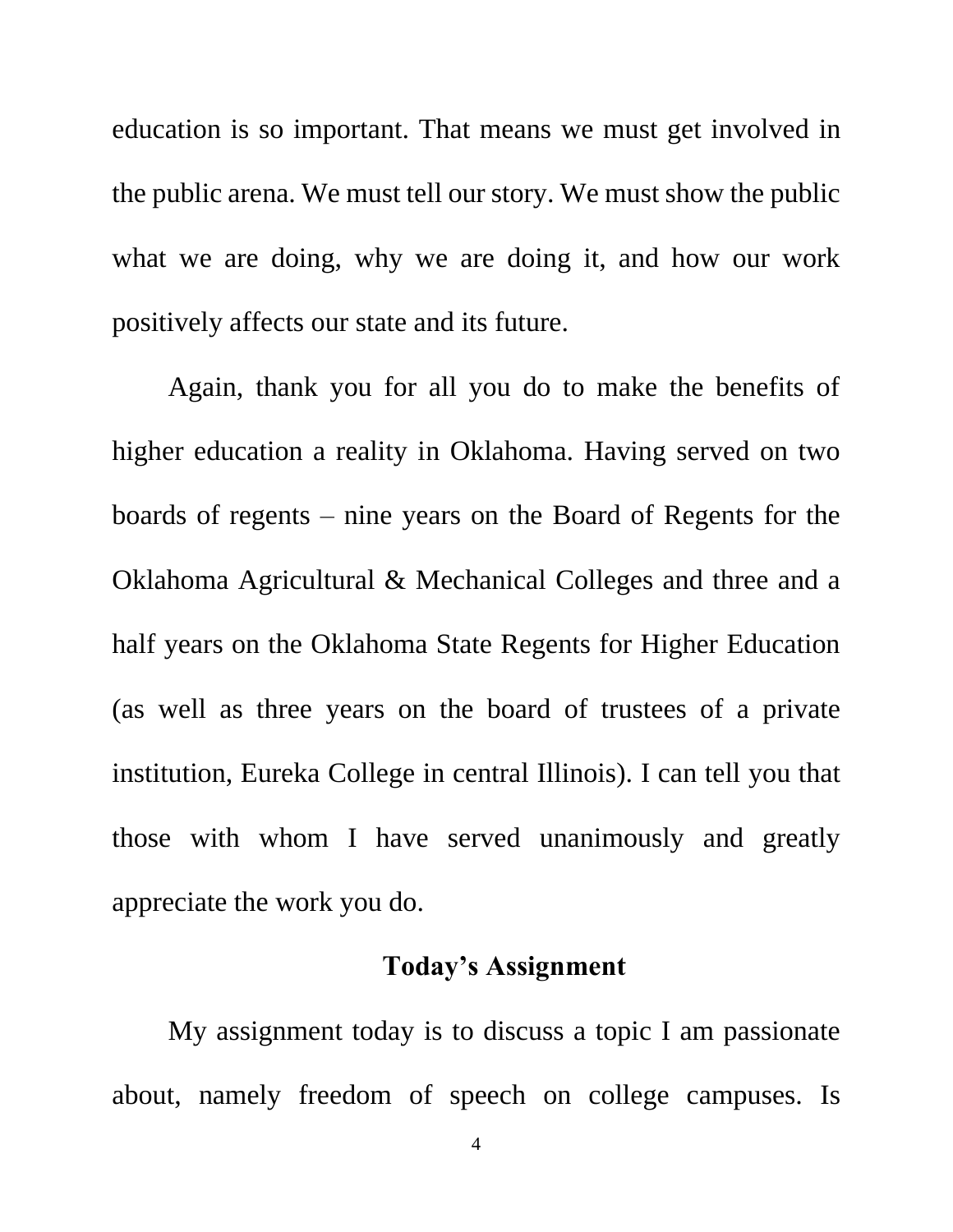freedom of expression compatible with life on the contemporary college campus? The answer, I assert, is and must be yes.

On an almost daily basis, college campuses around the country confront challenges to freedom of expression. Threats to free speech – and let's be clear: threats to free speech are threats to academic freedom – undercut the essence of higher education. For without free and open inquiry, a college ceases to function as it should.

Yet, some claim that freedom of speech, at least as to some, especially difficult, matters, itself poses a threat to the campus community. Are they right? I trust you will agree with me that the answer is an emphatic "no."

## **Disclaimer**

Let me pause here to give my usual disclaimer: "The comments I make here today are mine and mine alone. They are not legal advice, and should not be considered as such. Moreover,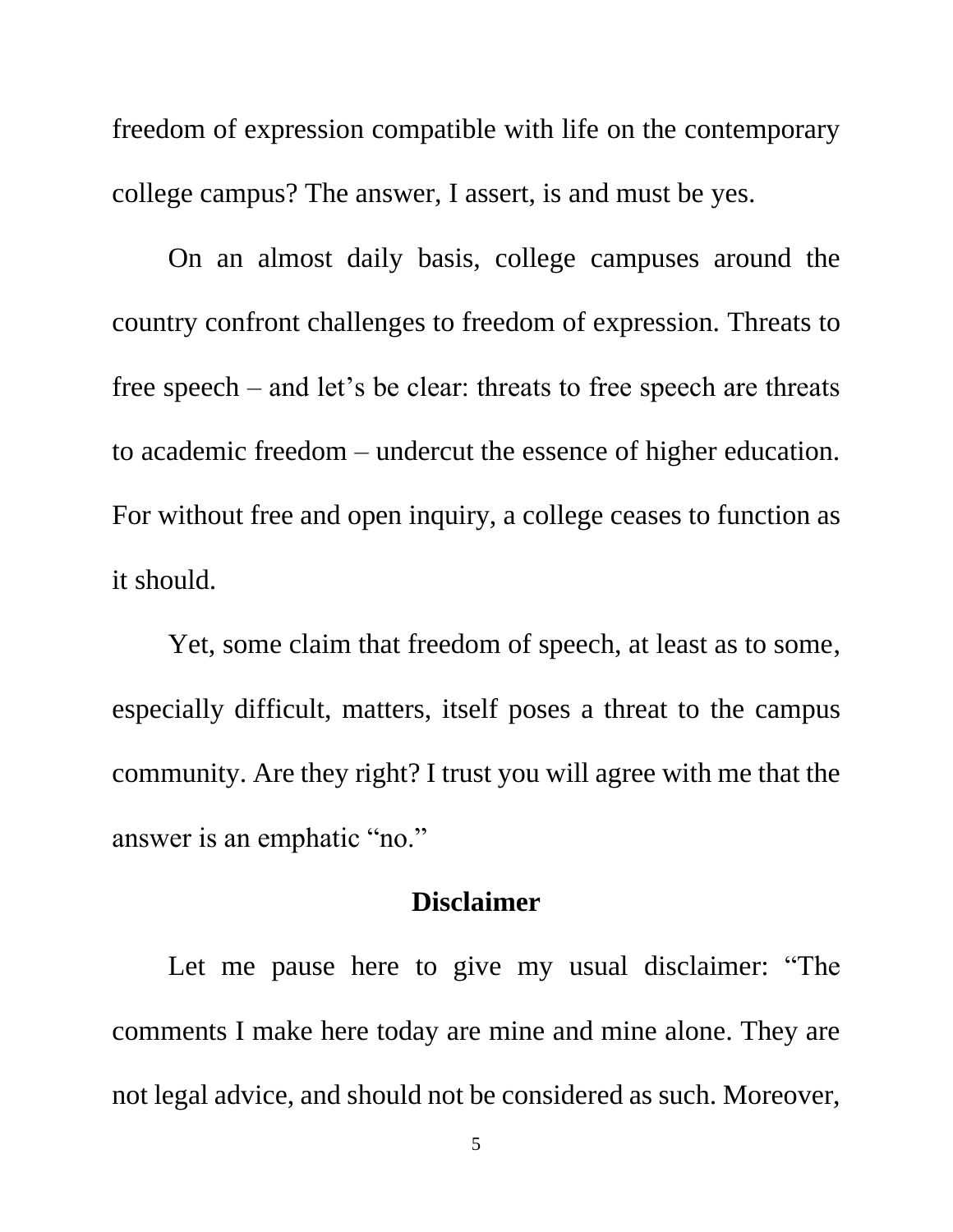they do not necessarily reflect the views of any group with which I am affiliated, including my law firm, Spencer Fane, LLP." Until a couple of weeks ago, I would have added that these comments do not necessarily reflect the views of the "Oklahoma State Regents for Higher Education, the State Regents themselves, the Chancellor, or the State Regents staff."

Nevertheless, let me be clear. The disclaimer notwithstanding, the Oklahoma State Regents for Higher Education, I believe, are committed to preserving, promoting, and protecting, on all of our college campuses, the rights of free speech, free expression, and the free exchange of ideas. These are transcendent values, vital to a complete higher education.

### **Today's news**

Let me read to you a few recent headlines from the Chronicle of Higher Education, Inside Higher Ed, and the Wall Street Journal:

6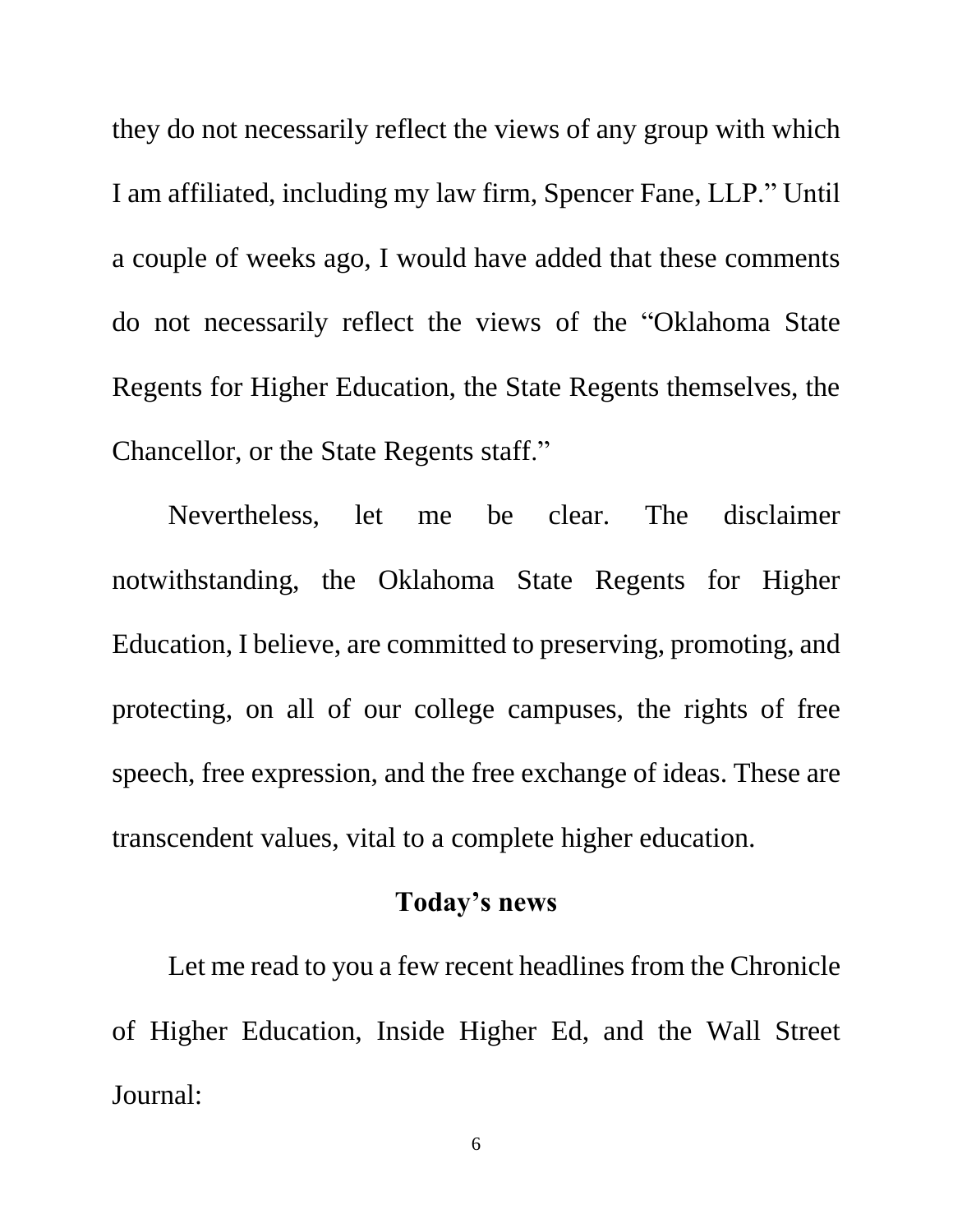- 1. *The Senate Takes On Campus Censorship* (Wall Street Journal, September 26, 2019)
- 2. *Have Campuses Become An Ideological Echo Chamber?*  (Chronicle of Higher Education, September 24, 2019)
- 3. *Diversity in Academe: Do Colleges Quash Conservative Views?* (Chronicle of Higher Education, September 24, 2019)
- 4. *Students' Attitudes Toward Controversial Speech Are Changing. Here's Why* (Chronicle of Higher Education, September 25, 2019)
- 5. *An Indirect Chilling of Free Speech?* (Inside Higher Ed, September 24, 2019)
- 6. *To Protect Free Speech, U. of Wisconsin is Poised to Double Down on Punishing Disruptive Protesters* (Chronicle of Higher Education, October 11, 2019)
- 7. *Speaking Up About Free Speech on Campus* (Chronicle of Higher Education, October 22, 2019)
- 8. *Student Newspaper Advisor Punished for Critical Coverage* (Inside Higher Ed, October 22, 2019)
- 9. *Georgetown Protest Blocks Homeland Official From Speaking* (Inside Higher Ed, October 8, 2019)
- 10. *Professor Leaves Liberty U., Citing Academic Freedom* (Inside Higher Ed, November 4, 2019
- 11. *U. of Michigan Settles with Free Speech Group in Suit About Bias-Response Team* (Chronicle of Higher Education, October 30, 2019)
- 12. *Adios, Bias Response Team: Michigan concedes that its speech police are legally indefensible* (Wall Street Journal, October 31, 2019)

All of these headlines appeared this semester. In fact, they have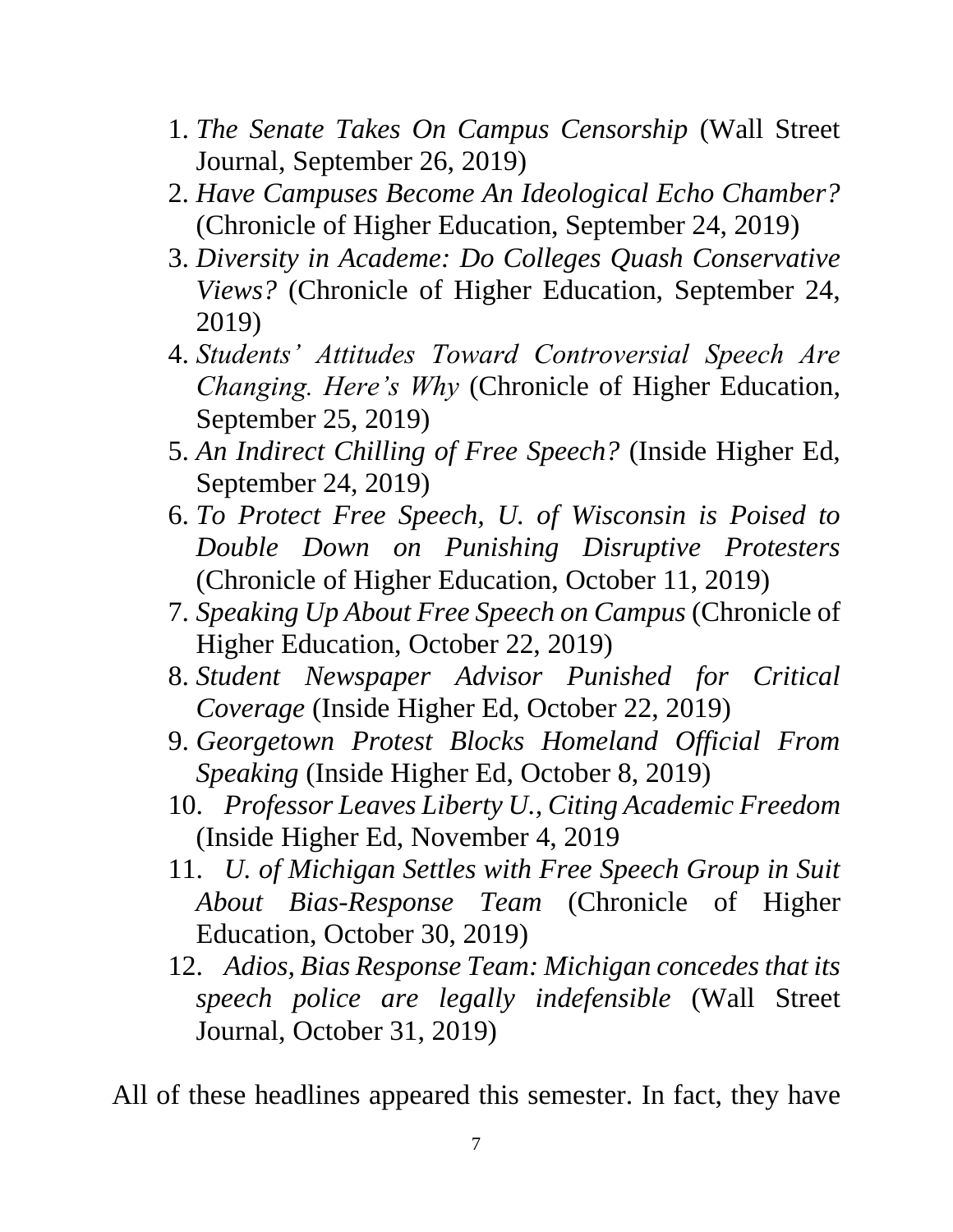all appeared in just the last six weeks. Our topic – free speech on college campus – is as timely as can be.

### **The Search for Truth**

Why is that? I think it is because academic freedom, freedom of expression, freedom of speech, on college campuses, are timeless values. And those values, those freedoms, are the very traits that make our system of higher education the envy of the world. There are, of course, many ways to impart knowledge. But higher education in our country has included a strong commitment to the free exchange of ideas, to discerning truth from falsehood, to providing the opportunity to confront challenging ideas, and thereby to learn what is the better way.

# **Without a Commitment to Free and Open Inquiry, a College Ceases to Function as such**

Let me state my thesis clearly and concisely. Without a vibrant commitment to free and open inquiry, an institution of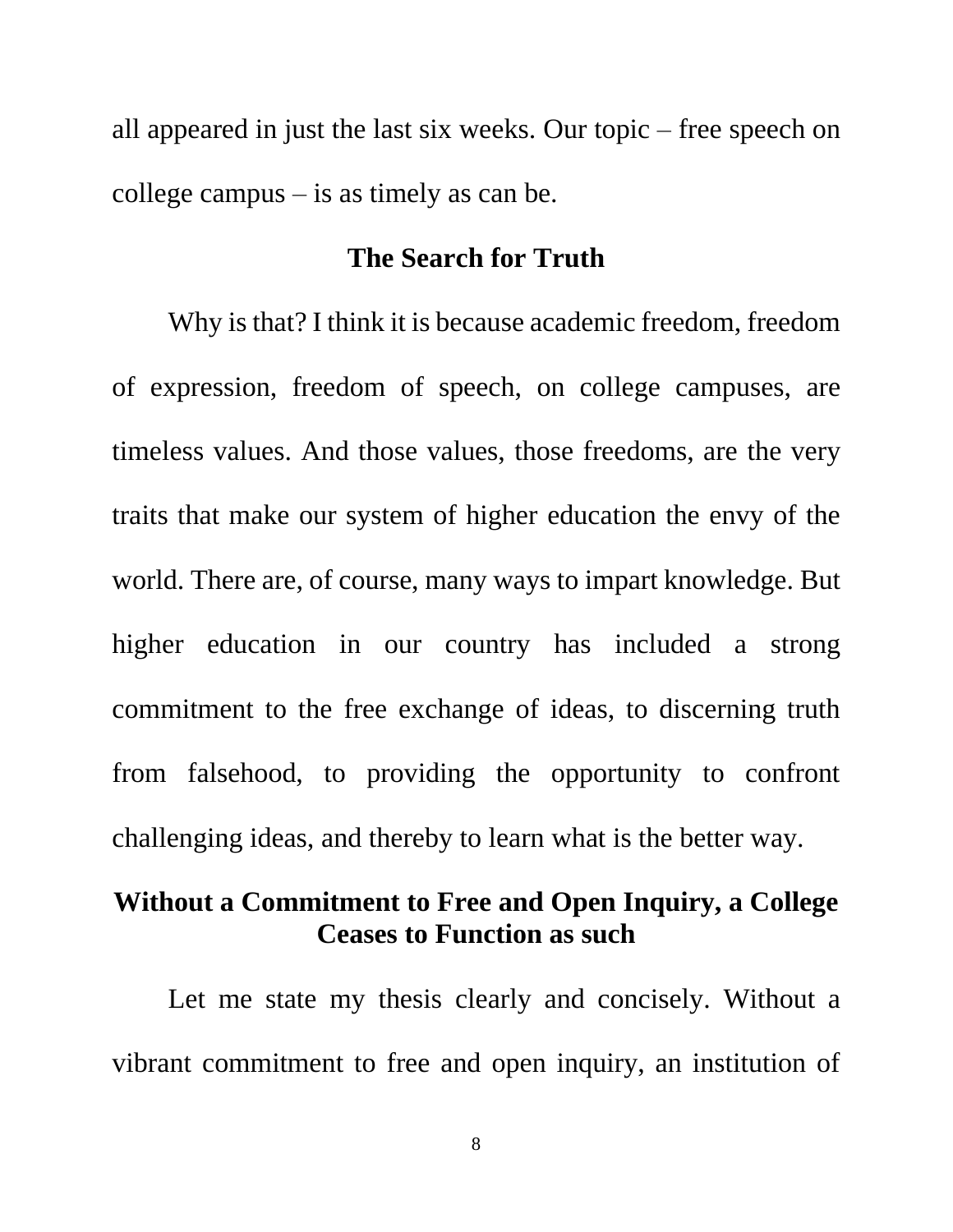higher education ceases to function as such. No college is doing its job if it is not committed to allowing and encouraging the exchange of differing ideas. To be sure, without being so committed, an institution can nonetheless transmit information or confer a credential. But even a simple, freestanding, unattended website can do that.

Higher education is and must be different. Without fostering the free exchange of ideas, an institution of higher education is not fulfilling its mission of expanding the minds of its students or teaching them how to examine new, challenging information and to test it for truth or falsity.

#### **Academic Freedom – The AAUP Standard**

Academic freedom is vital for the well-being of any institution of higher education. Thus, for me, it is impossible to conceive of a college or university that is not committed to freedom of thought, freedom of speech, and freedom of inquiry.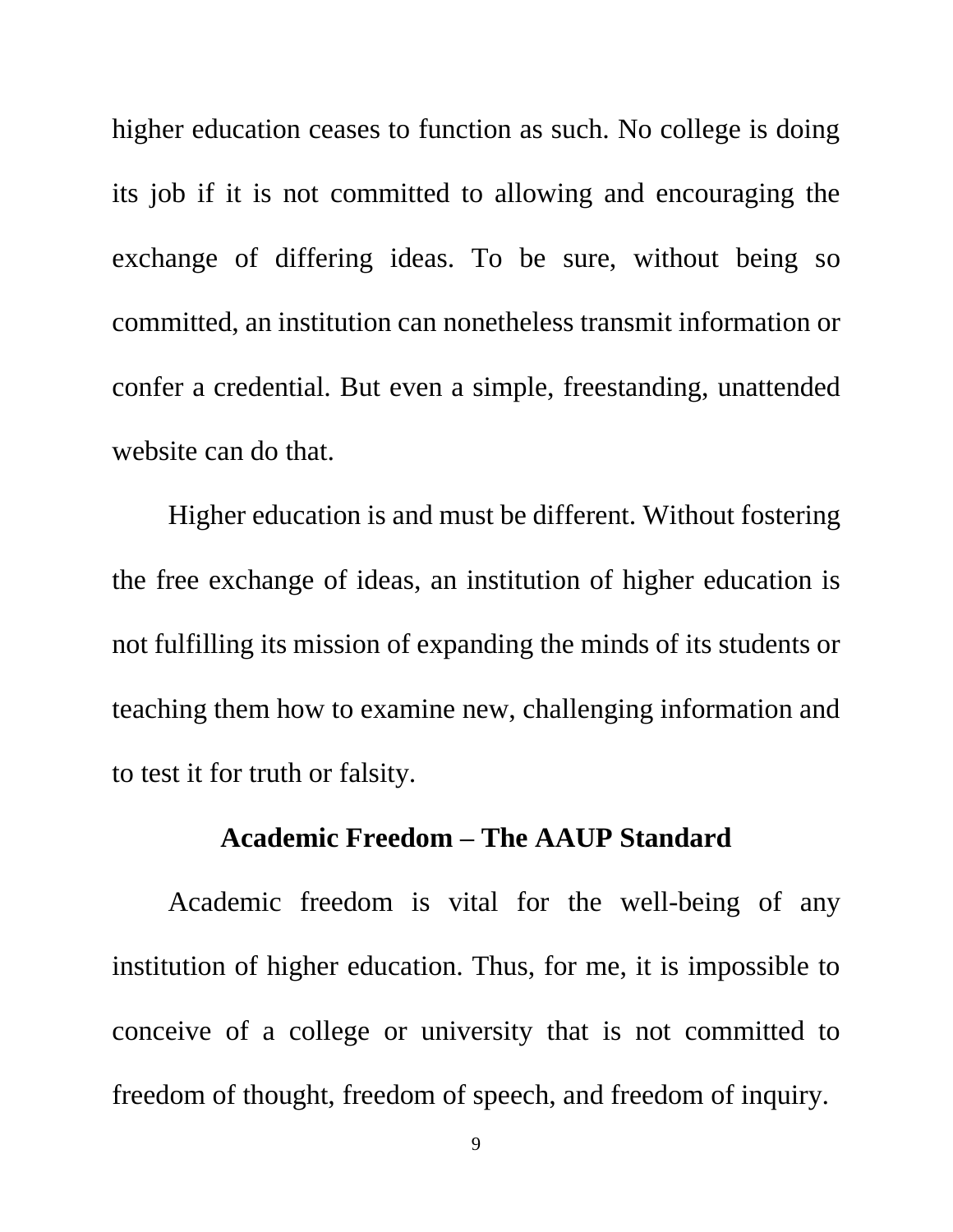The American Association of University Professors (AAUP) has spoken definitively on academic freedom. In its 1940 Statement of Principles on Academic Freedom and Tenure, the AAUP states that "Teachers are entitled to full freedom in research and in the publication of the results[.]" The Statement continues: "Teachers are entitled to freedom in the classroom in discussing their subject, but they should be careful not to introduce into their teaching controversial matter which has no relation to their subject." And finally, it provides that "When [college and university teachers] speak or write as citizens, they should be free from institutional censorship or discipline[.]"

The AAUP is a voluntary organization and its standards, of course, are not mandatory. Nevertheless, they apply to virtually all institutions of higher education. So academic freedom is important at all schools, private and public. And it is especially important at public institutions, which differ significantly from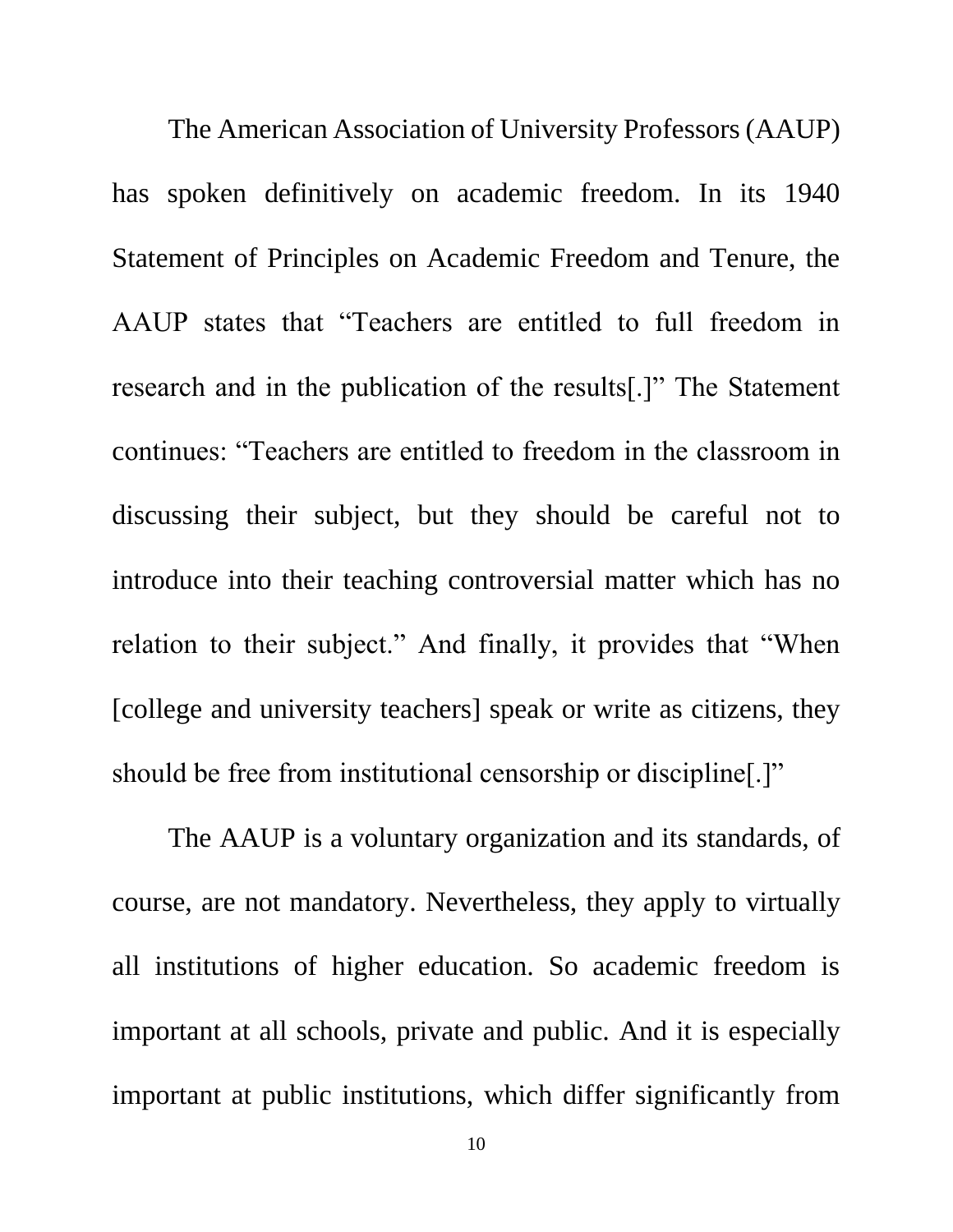private ones in at least one important respect, something to which I will turn momentarily.

#### **Rushing to an Anti-Intellectual Abyss**

Today, many see a troubling trend on college campuses around the country to stifle academic freedom. I am among those people. To put it bluntly, I am concerned higher education is rushing headlong toward an anti-intellectual abyss. Many on college campuses appear to be turning their backs on free speech.

Across America and here in Oklahoma, institutions of higher education face a serious, immediate, and, I believe, existential threat. The peril is insidious. It affects all institutions of higher education. And, whatever you do, please do not kid yourself that your college or university is immune. It is not.

It has shown up at public and private institutions. It is present on the east coast and the west coast and everywhere in between. It exists in blue states, purple states, and red states. It has appeared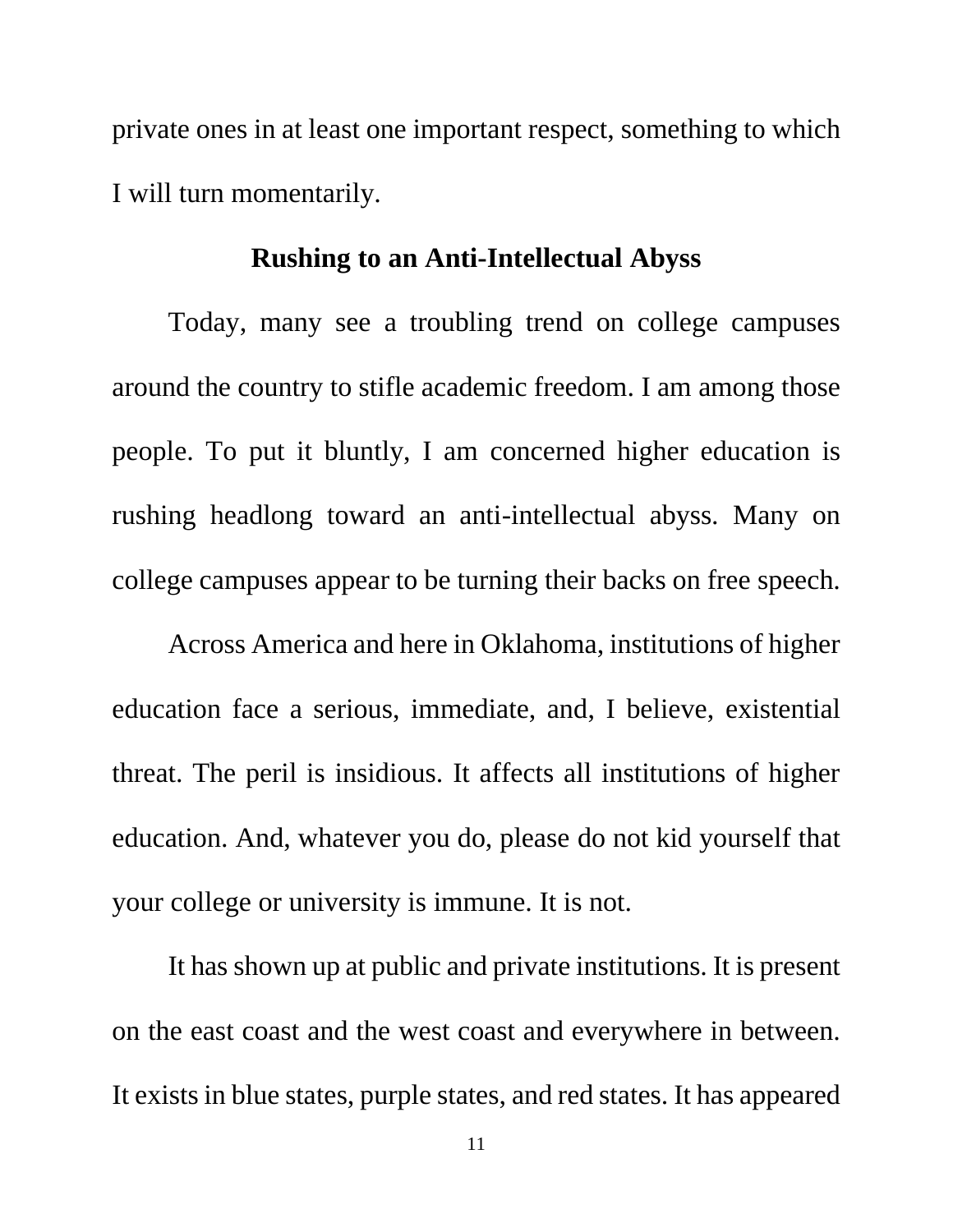in Ivy League schools and the Power Five conferences. It has found its way into large research institutions, small liberal arts schools, regional universities, and community colleges.

The threat is subtle and perfidious. It is anti-freedom, antiintellectual, and anti-education.

Institutions of higher education, traditional bastions of free speech, are being targeted for allowing people, who might believe differently from some accepted norm, to have a forum to air their thoughts. It is happening everywhere. It has happened at Yale and Harvard, Duke and North Carolina, Michigan, UCLA, and Rutgers, to name just a few. So too, closer to home, Texas, Missouri, Kansas, Nebraska, and even institutions here in Oklahoma have experienced recent controversies challenging traditional notions of freedom of expression.

Especially troublesome is that this anti-free-thought threat is coming not from without, but from within. Sometimes faculty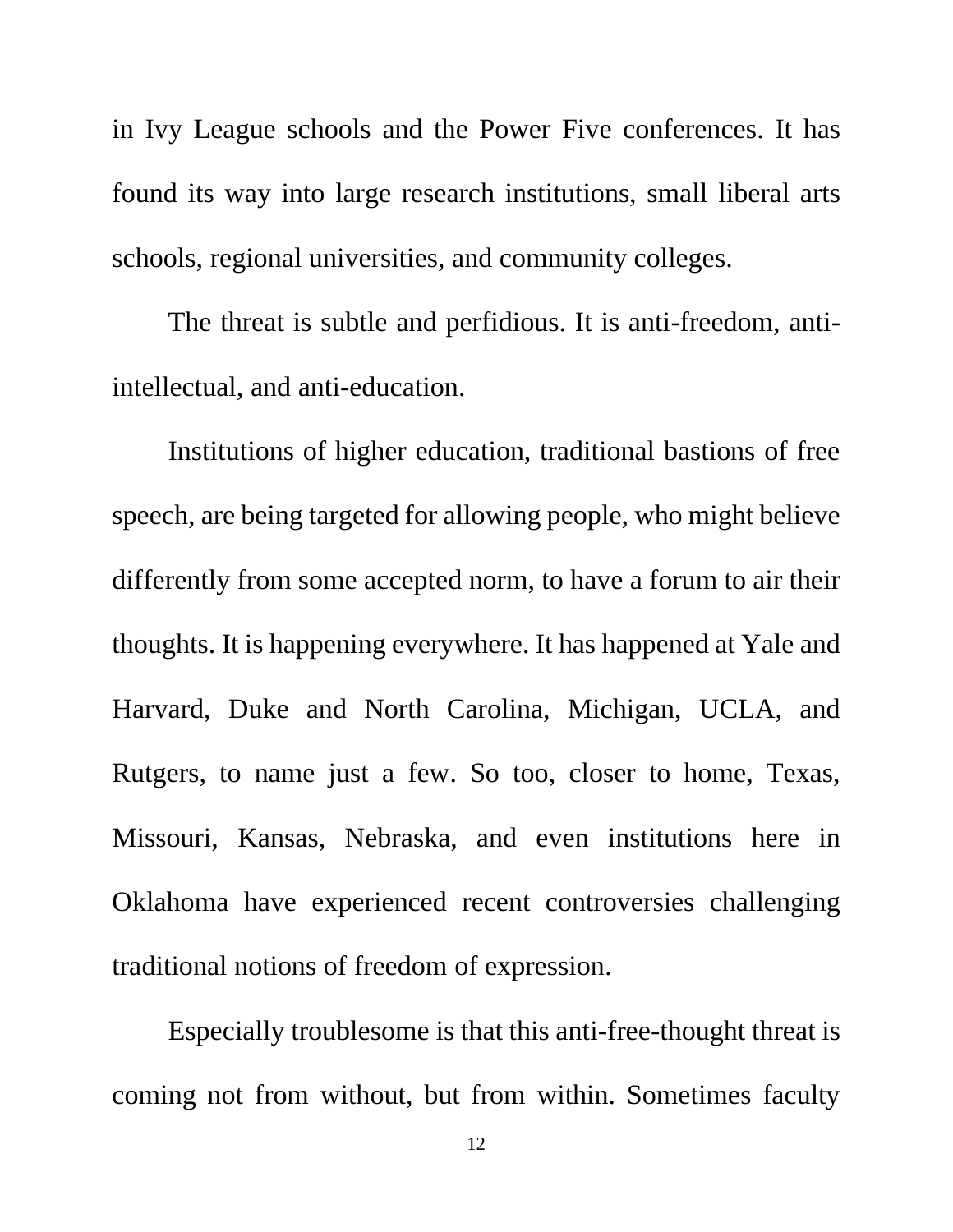members are leading the anti-free speech movement. Occasionally administrators, typically citing campus safety and security, are obstructing free speech. But what I find most disturbing, however, is the fact that students are often the ones leading the charge to exclude ideas from their campuses.

### **A Few Examples**

Imagine, if you will a professor taking a hardline stance against American immigration policy, thereby irking the institution's major benefactor, and ultimately being fired over the situation. In today's world, it hardly seems far-fetched. Indeed, it actually happened, and Professor Edward A. Ross lost his job at Stanford, at the insistence of Jane Lathrop Stanford who, along with her husband, Leland Stanford, helped found the institution.

That occurred in 1900. Unfortunately, numerous more recent examples of such college campus misconduct exist.

In the spring of 2017, students at Claremont McKenna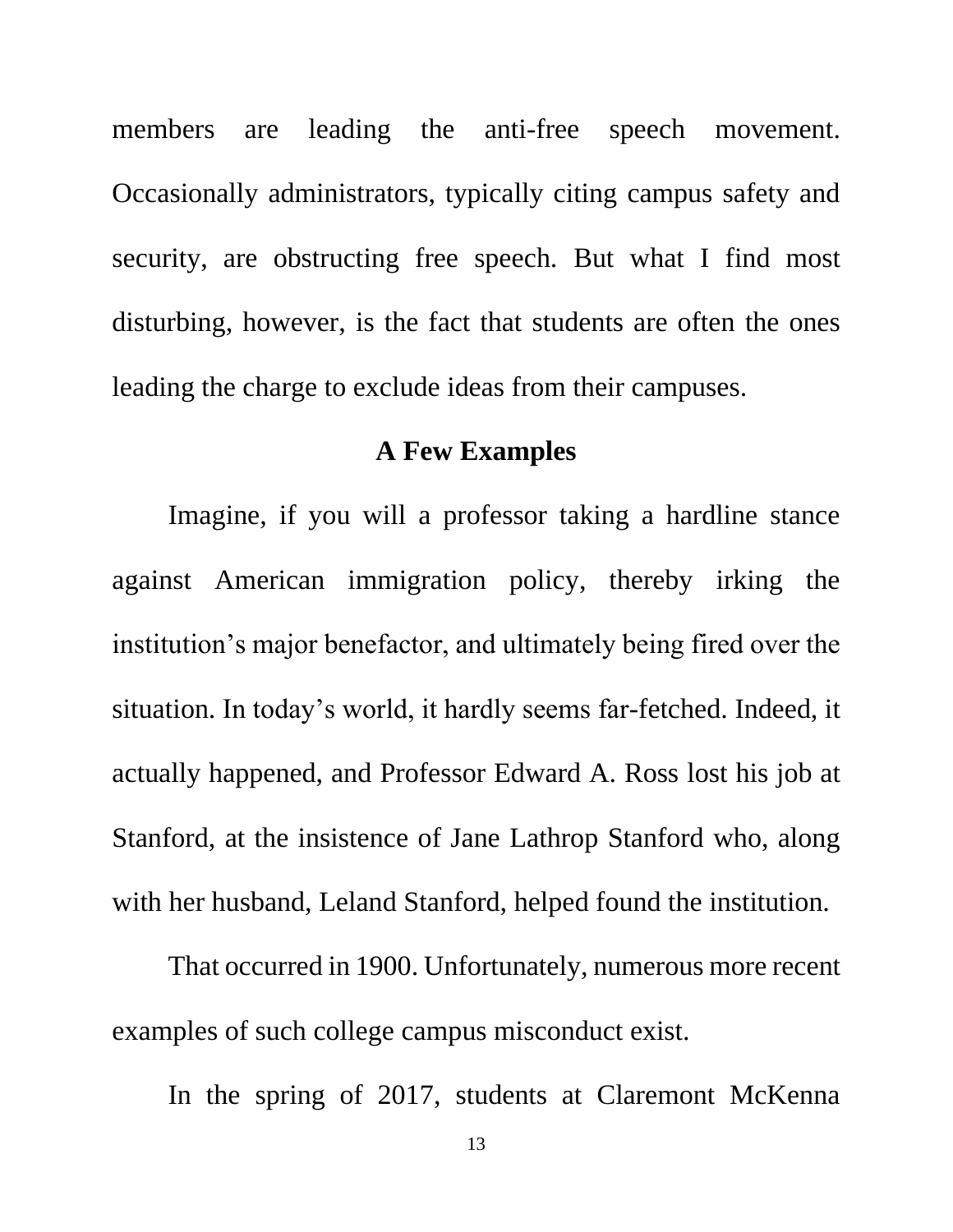College prevented most of the audience from attending a lecture by Heather MacDonald. Protestors chanted, "No justice, no peace, no racist police." School officials, afraid it would be dangerous to remove the protestors, instead moved the talk to an essentially empty room while live-streaming it elsewhere.

Ms. MacDonald's crime? She had previously published a book called *War on Cops*, which criticized the heavy scrutiny then surrounding police shootings.

Just a month before that, students and others at Middlebury College, repeatedly shouting, "Charles Murray, go away, racist, sexist, anti-gay," prevented Dr. Murray from speaking on campus. [**Play Clip 1.**] Middlebury tried the live-streaming alternative, too, with Professor Allison Stanger interviewing Murray. Afterwards, protestors physically assaulted the group, resulting in Professor Stanger's hospitalization with a serious neck injury and a concussion.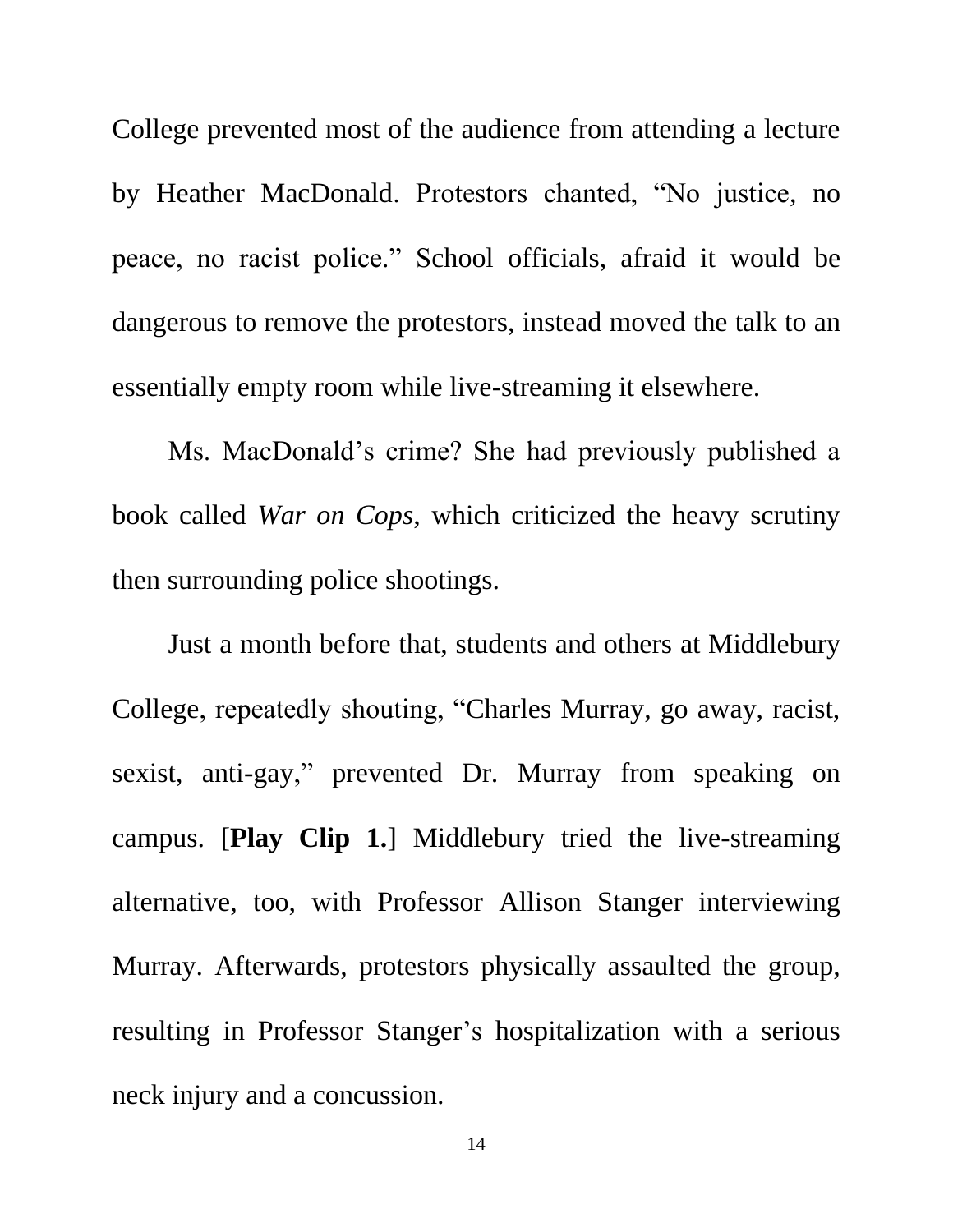It happened again at William & Mary, when a handful of individuals successfully shut down a speech by the executive director of the ACLU of Virginia chapter, who, ironically, was planning to speak on college students' First Amendment rights. [**Play Clip 2.**]

Approximately twelve individuals kept the rest of the college community from hearing what might have been an interesting and valuable speech. This "dirty dozen" marched to the front of the auditorium and started chanting, in rather loud voices, "A-C-L-U, you protect Hitler, too," along with several other, similarly banal slogans.

Interestingly, the ACLU speaker initially welcomed the protestors, as being a good example of how people can exercise their First Amendment rights. How mistaken she was, however, quickly became apparent. The protestors were not going to stop, were not going to let anyone else speak. Worse, the institution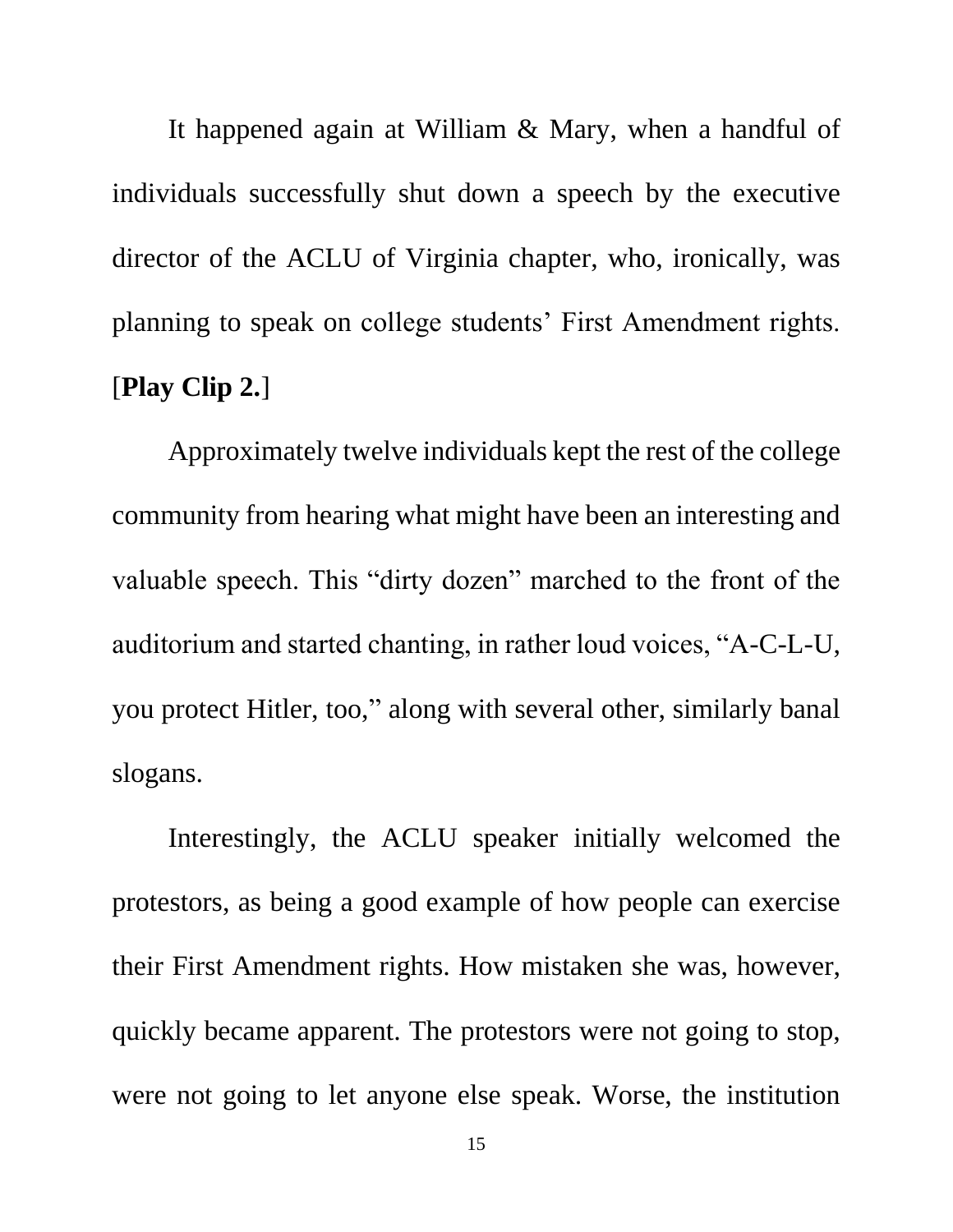was ill-prepared to do anything to protect the right of the guest speaker to speak or the right of the members of the audience to listen. The chants went on, and the speech was aborted.

I could name many, many more. And it does not have to be something overtly political. It may involve a student complaining about something someone said in a classroom. It could concern someone upset about a large gift from a major donor who somehow is controversial. Perhaps it surrounds the placement of a statue on campus grounds.

Should a supporter of Israel be barred from speaking on campus? Should pro-Donald Trump speech be limited? Should anti-Donald Trump speech be curtailed? Or should a university heed the cacophonous clamor of a few loud-mouthed individuals and constructively disinvite a former United States Secretary of State, herself a longtime university professor, who had the temerity to serve in a Republican administration? Of course not.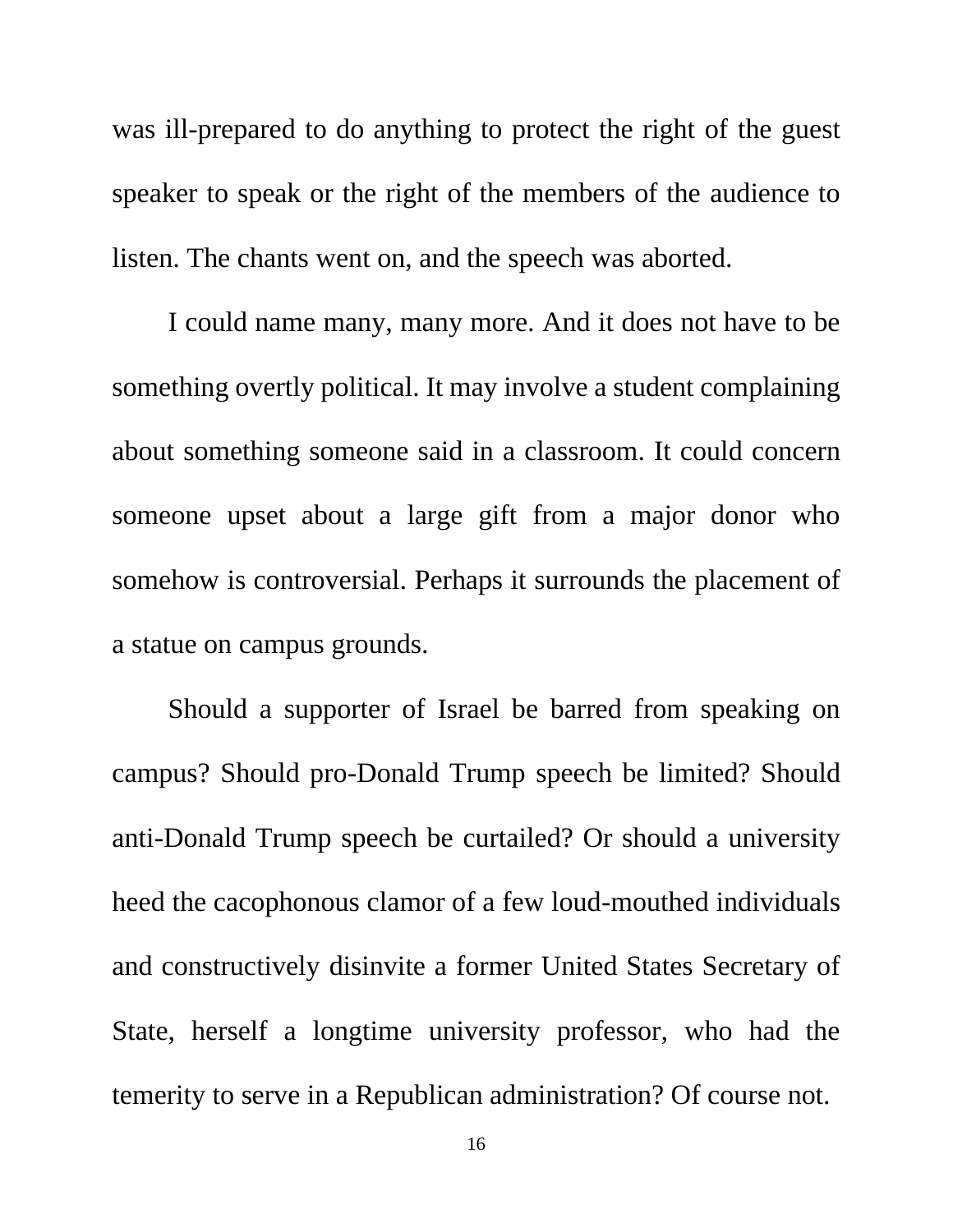And, lest you get the impression that freedom of speech is an issue for only one side of the political spectrum, note that the same institution that disinvited Condoleezza Rice also took steps to sanction a tenured professor for perceived left wing rants posted on his private Facebook page. The university's investigation said that his statements were "clearly insulting and degrading to Caucasians," and found that "he exercised astonishingly poor judgment in his choice of words."

## **Boorish Behavior Permeates a Cantankerous Culture**

Now let me stop here for a moment to note that boorish behavior is not the exclusive province of college campuses. Nor are attempts to shut down discussion and debate. This kind of conduct permeates contemporary culture. It is happening in the political world. It is happening in the mainstream media and in social media. It is happening in religious circles, in workplaces, and even in neighborhoods and among families.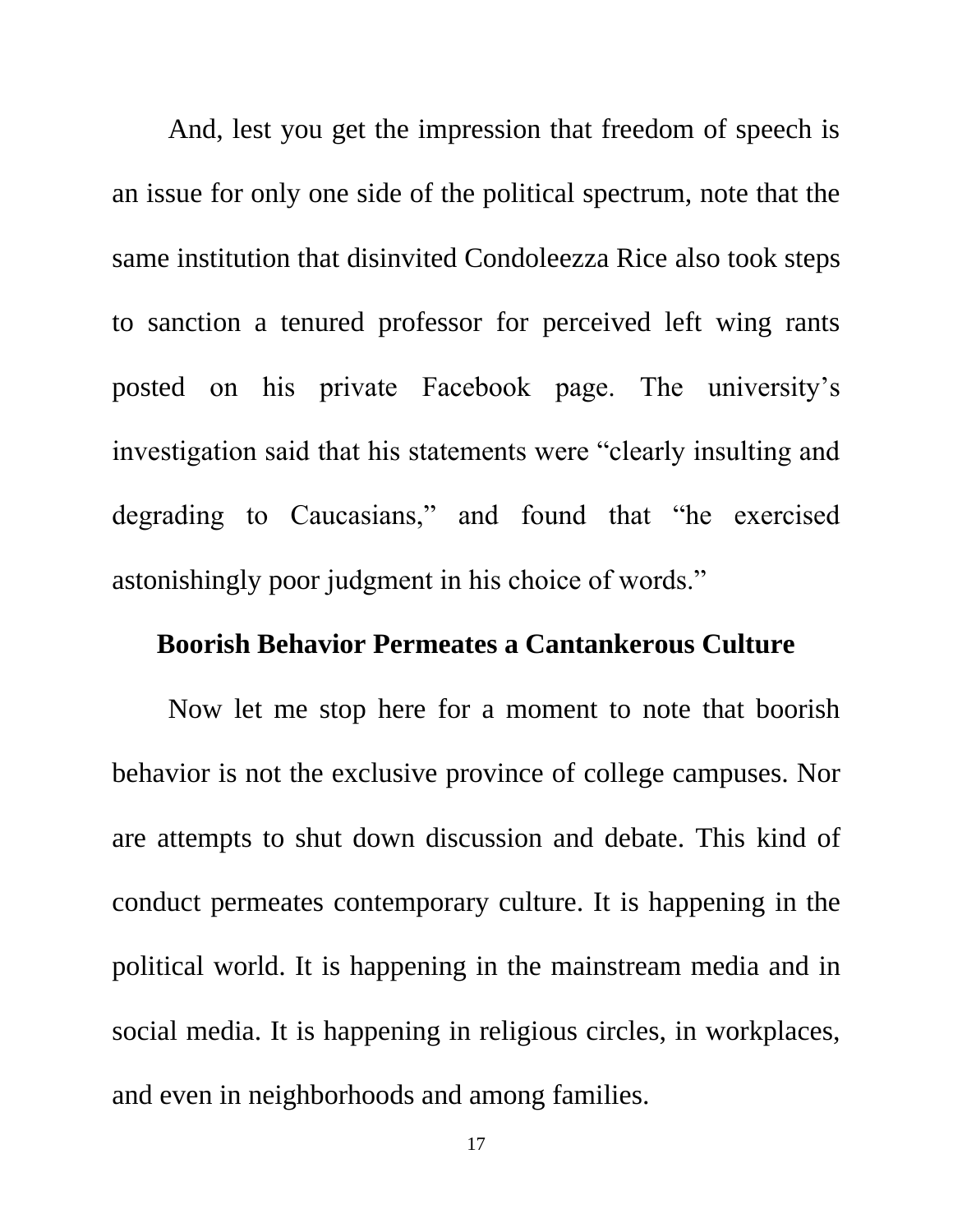But I am not here to talk about misbehavior by politicians, commentators, or even the faithful. I am here to discuss what happens on college campuses, and what those who care about the well-being of higher education should do about it. For these kinds of actions hit at the very core of what college is all about.

### **Academic Freedom and the First Amendment**

Freedom of speech, important at any college, is especially central to the mission of public higher education. This is so, because public institutions are run by the government, and special rules apply to the government.

For over 200 years, the First Amendment to the Constitution of the United States has secured the rights of Americans against government abridgements of the right of freedom of speech. The First Amendment is short, simple, and clear.

Congress shall make no law respecting an establishment of religion, or prohibiting the free exercise thereof; or abridging the freedom of speech, or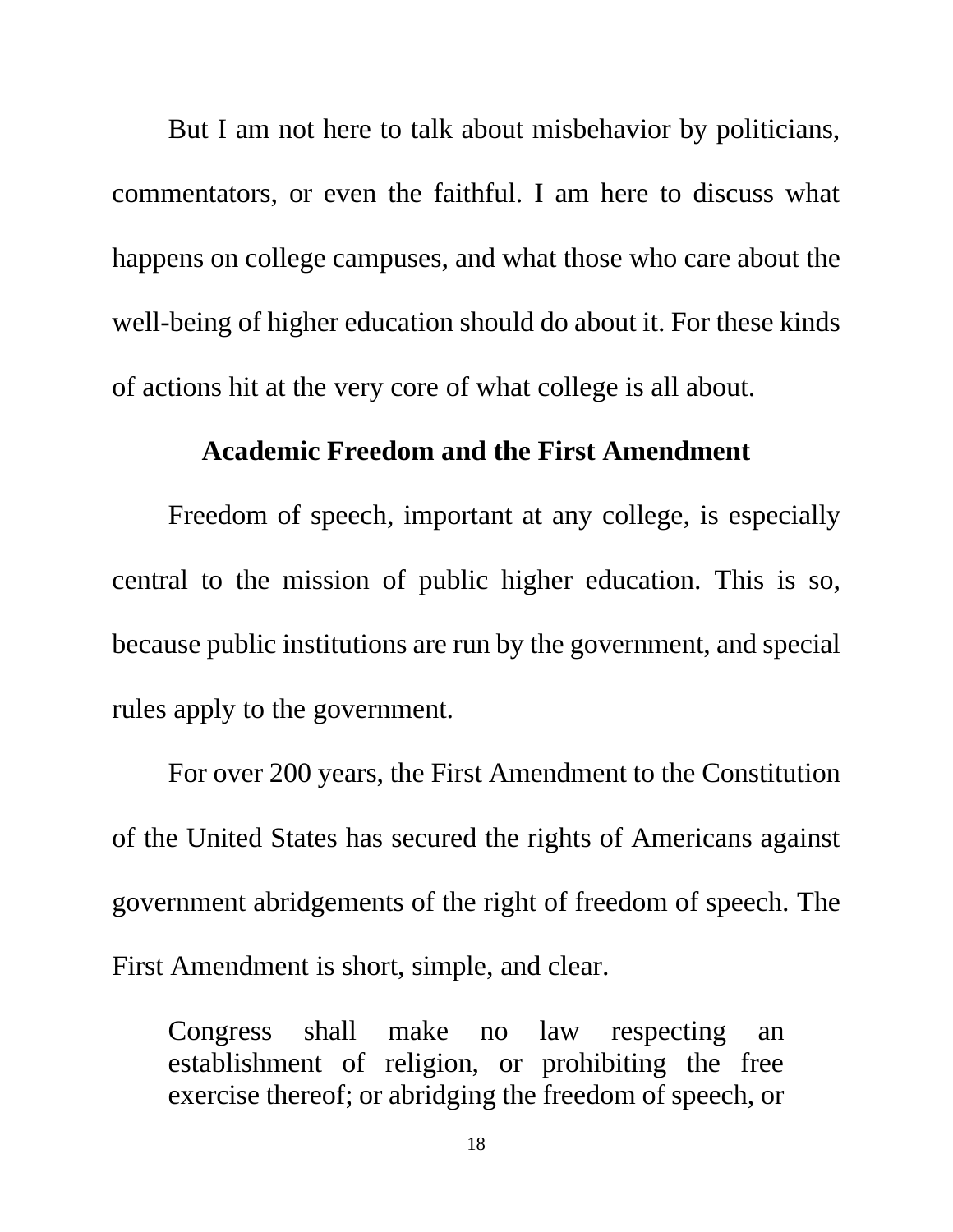of the press; or the right of the people peaceably to assemble, and to petition the Government for a redress of grievances.

Congress, and by extension the states, may not curtail the freedom of speech.

## **Oklahoma's "First Amendment"**

Oklahoma's Constitution also contains its own provision protecting free speech rights. According to the first sentence of Article 2, Section 22:

Every person may freely speak, write, or publish his sentiments on all subjects, being responsible for the abuse of that right; and no law shall be passed to restrain or abridge the liberty of speech or of the press.

# **The Supreme Court and the First Amendment**

The United States Supreme Court regularly decides cases involving the First Amendment. And when it does, it often speaks in broad, aspirational tones. The First Amendment, the Court says, enshrines "[o]ur profound national commitment to the free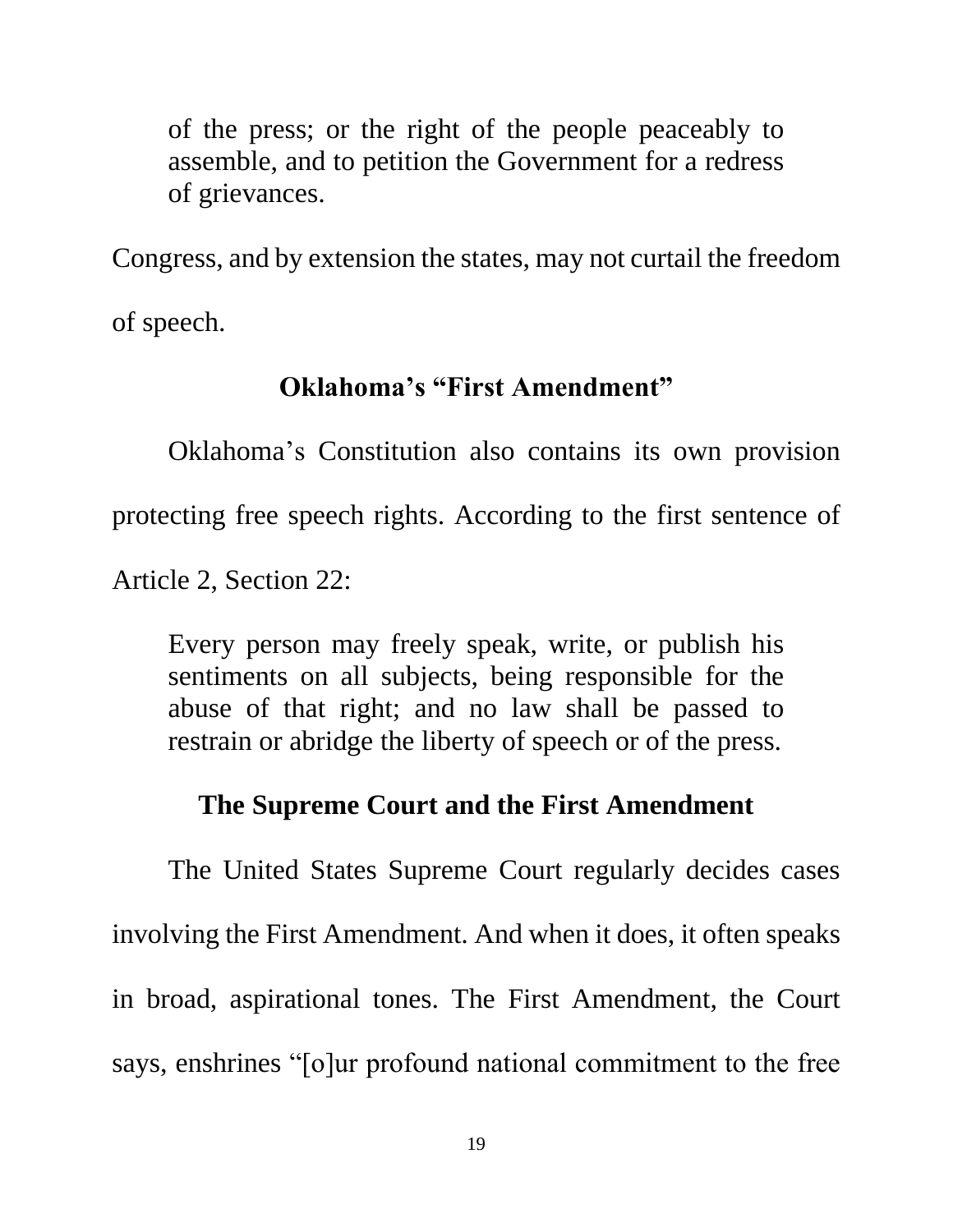exchange of ideas[.]" *Harte-Hanks Communications v. Connaughton*, 491 U.S. 657, 686 (1989). Moreover, "the First Amendment reflects 'a profound national commitment' to the principle that debate on public issues should be uninhibited, robust, and wide-open.'" *Boos v. Barry*, 485 U.S. 312, 318 (1988), quoting *New York Times Co. v. Sullivan*, 376 U.S. 254, 270 (1964).

The Supreme Court has stated that "the First Amendment means that government has *no power* to restrict expression because of its message, its ideas, its subject matter, or its content." *Ashcroft v. American Civil Liberties Union*, 535 U.S. 564, 573 (2002) (emphasis added). Or, to put it another way, "[t]he government may not prohibit the dissemination of ideas that it disfavors, nor compel the endorsement of ideas that it approves." *Knox v. Service Employees International Union, Local 1000*, 567 U.S. 298, 309 (2012).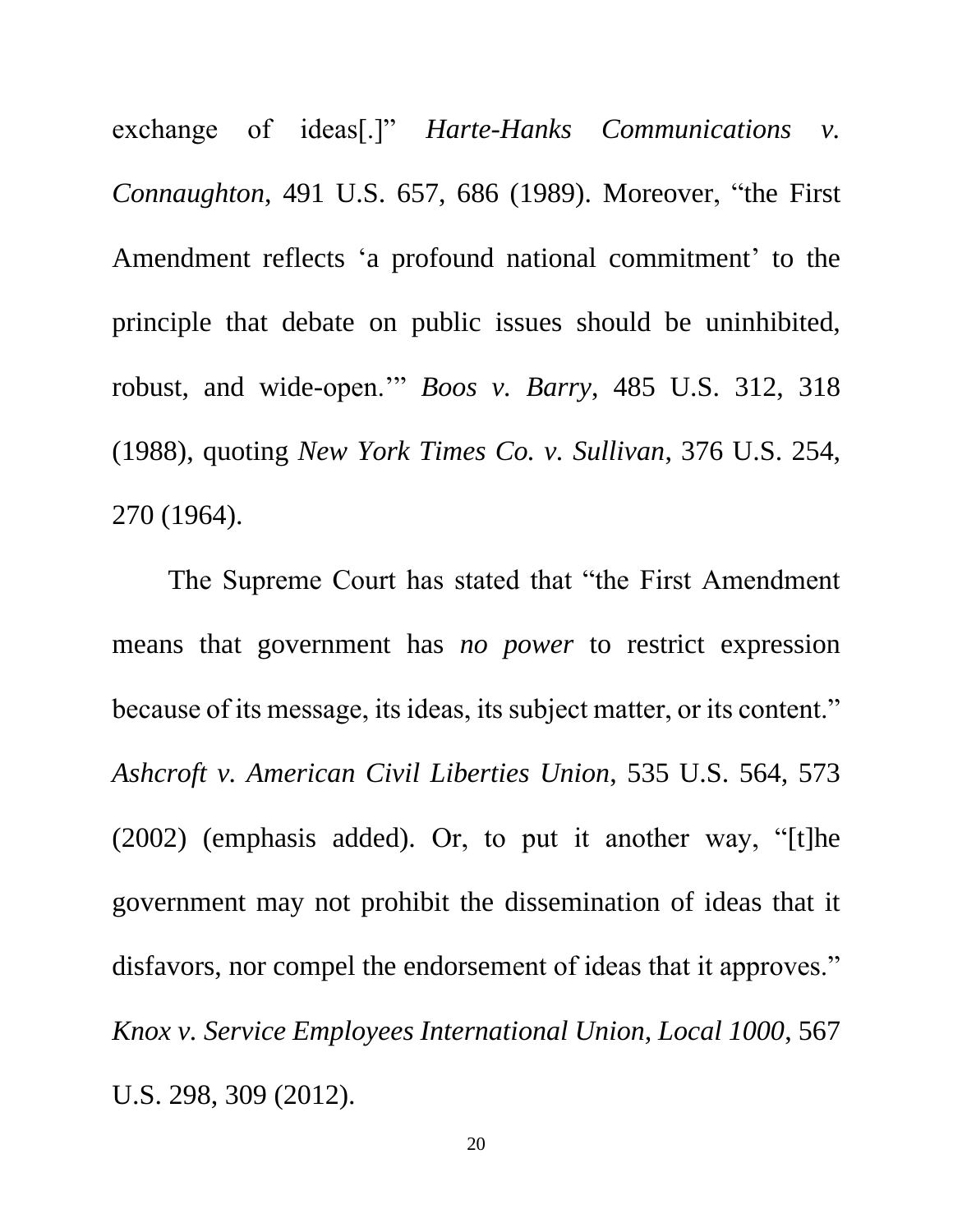#### **Academic Freedom in the United States Supreme Court**

In 2006, in a seminal case involving free speech rights of public employees, the Court paused to proclaim the importance of academic freedom. That case, *Garcetti v. Ceballos*, 547 U.S. 410 (2006), involved not a university setting, but rather a prosecutor firing one of his assistants.

Nevertheless, the Court felt it was important to expound on the vital role freedom of expression on college campuses plays. It stated, "Expression related to academic scholarship or classroom instruction [may implicate] additional constitutional interests that are not fully accounted for by this Court's customary employeespeech jurisprudence." The concept of academic freedom, the Court added, may thus lead to a different analysis in "a case involving speech related to scholarship or teaching." Or, as the Court said in a 1978 decision, the academic mission of a university is "a special concern of the First Amendment." *Fisher*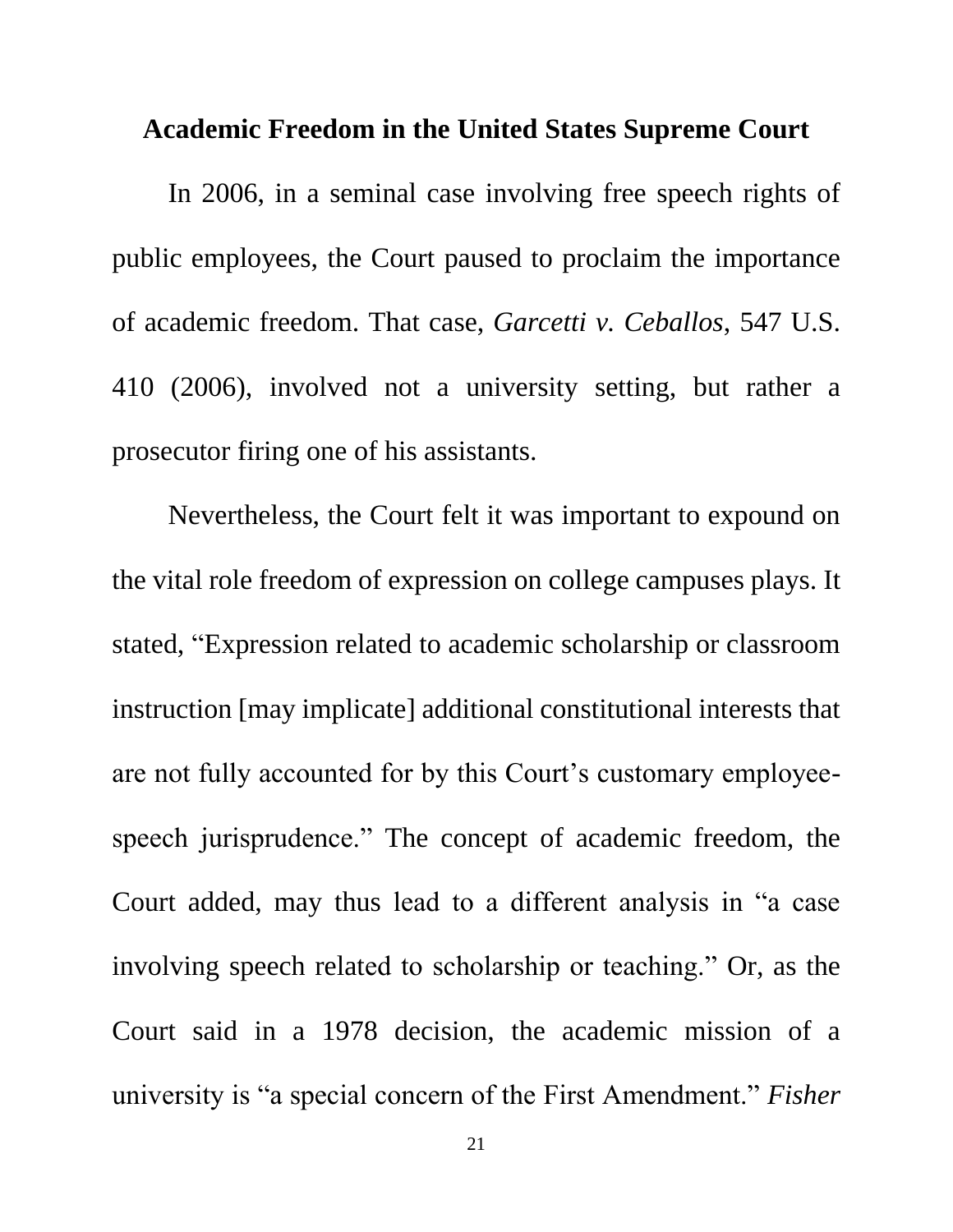*v. Univ. of Texas*, 570 U.S. 297, 308 (2013), quoting *Regents of Univ. of California v. Bakke*, 438 U.S. 265, 312 (1978).

In yet another, older case, decided in early 1967, the Supreme Court noted, "Our Nation is deeply committed to safeguarding *academic freedom*[.]"This is so, the Court added, because academic freedom "*is of transcendent value to all of us*, and not merely to the teachers concerned." *Keyishian v. Board of Regents*, 385 U.S. 589, 603 (1967) (emphasis added).

Did you hear that? Academic freedom is not merely about academicians, though it certainly concerns them. But academic freedom involves all of us. "*That freedom*," the Court said, "*is therefore a special concern of the First Amendment*, which does not tolerate laws that cast a pall of orthodoxy over the classroom."

## **Critical Thinking and the Free Exchange of Ideas**

Those who have devoted their lives to higher education know that the most important thing higher education does is to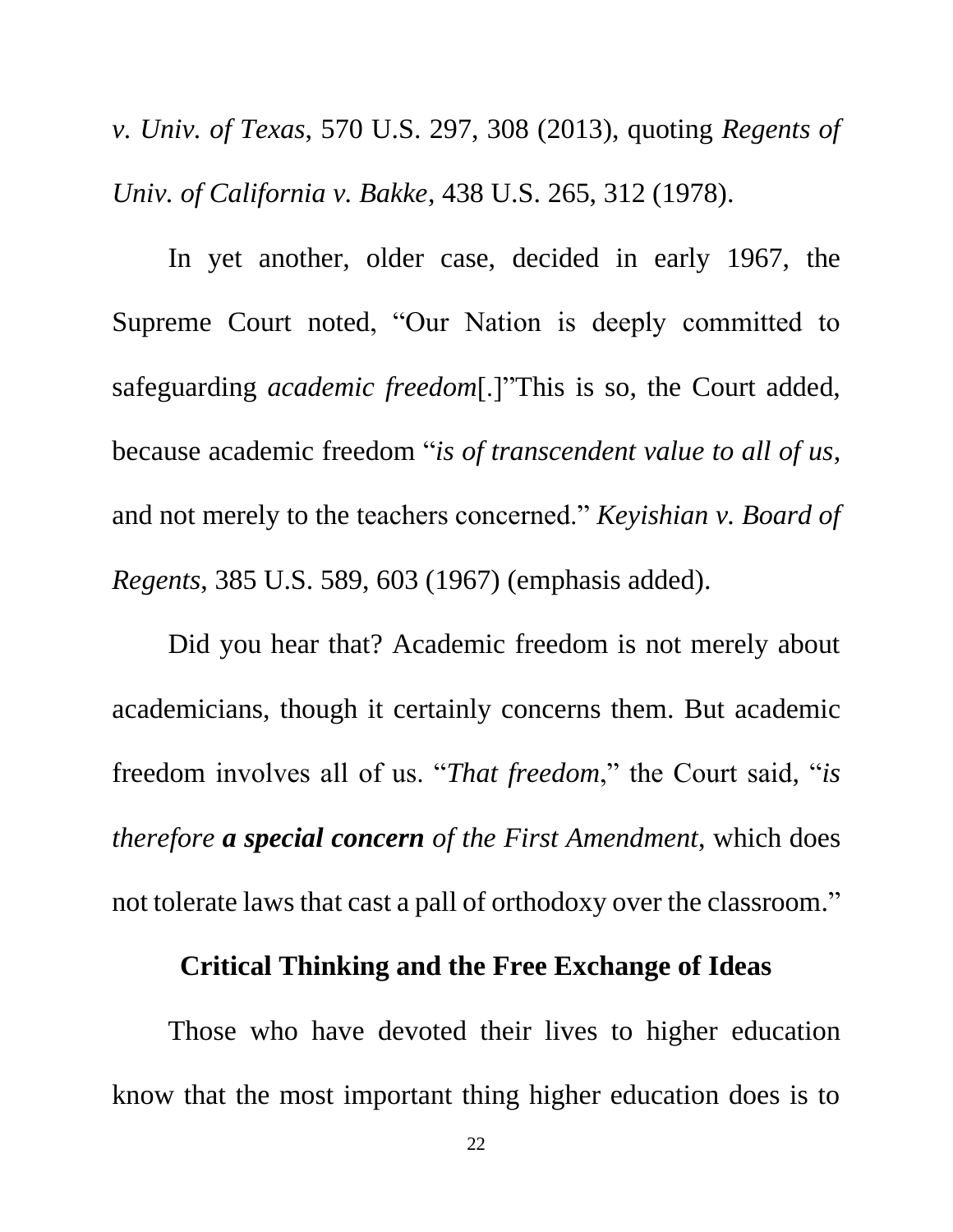develop critical thinking. And critical thinking comes about not by avoiding challenges or disagreements, but instead by encouraging free inquiry, free thought, and free debate. That is why the college campus anti-free speech trend is so corrosive.

All schools, especially our institutions of the Oklahoma State System of Higher Education, must be committed to free and open inquiry in all matters. As stated in the University of Chicago Statement on Principles of Free Expression, from which I have borrowed extensively, Oklahoma's public institutions of higher education must support the right of members of the college community to have the broadest possible latitude to speak, to write, to listen, to challenge, and to learn. Oklahoma's colleges and universities must fully respect and support the freedom of all members of their respective communities to discuss any problem that presents itself.

Commitment to the principle of freedom of expression lies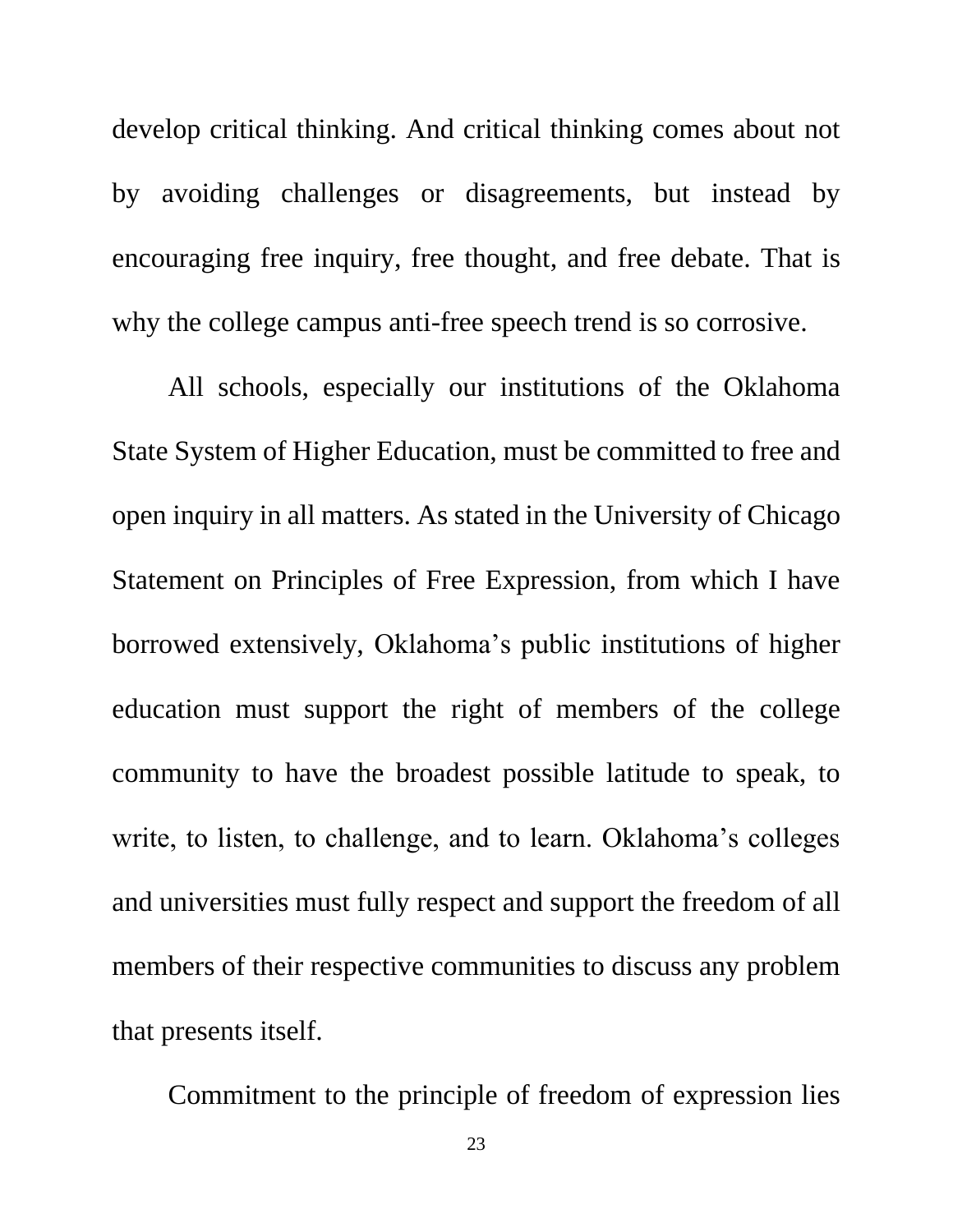at the very core of our system of higher education. Naturally, the ideas of different members of a college community will often conflict. But it is not the proper role of a college to attempt to shield individuals from ideas and opinions they find unwelcome, disagreeable, or even deeply offensive.

To be sure, our institutions should greatly value civility. Today's college students are tomorrow's leaders, and I, for one, certainly want our future leaders to be respectful of others. We all should be humble enough to hear differing ideas, intelligent enough to evaluate them, wise enough to distinguish good ideas from bad ones, courageous enough to defend the good, and bold enough to reject the bad. But our students will not learn how to do so in the real world by claiming safe spaces or chanting simplistic slogans in the face of challenging thoughts.

All members of a college community share in the responsibility for maintaining a climate of mutual respect.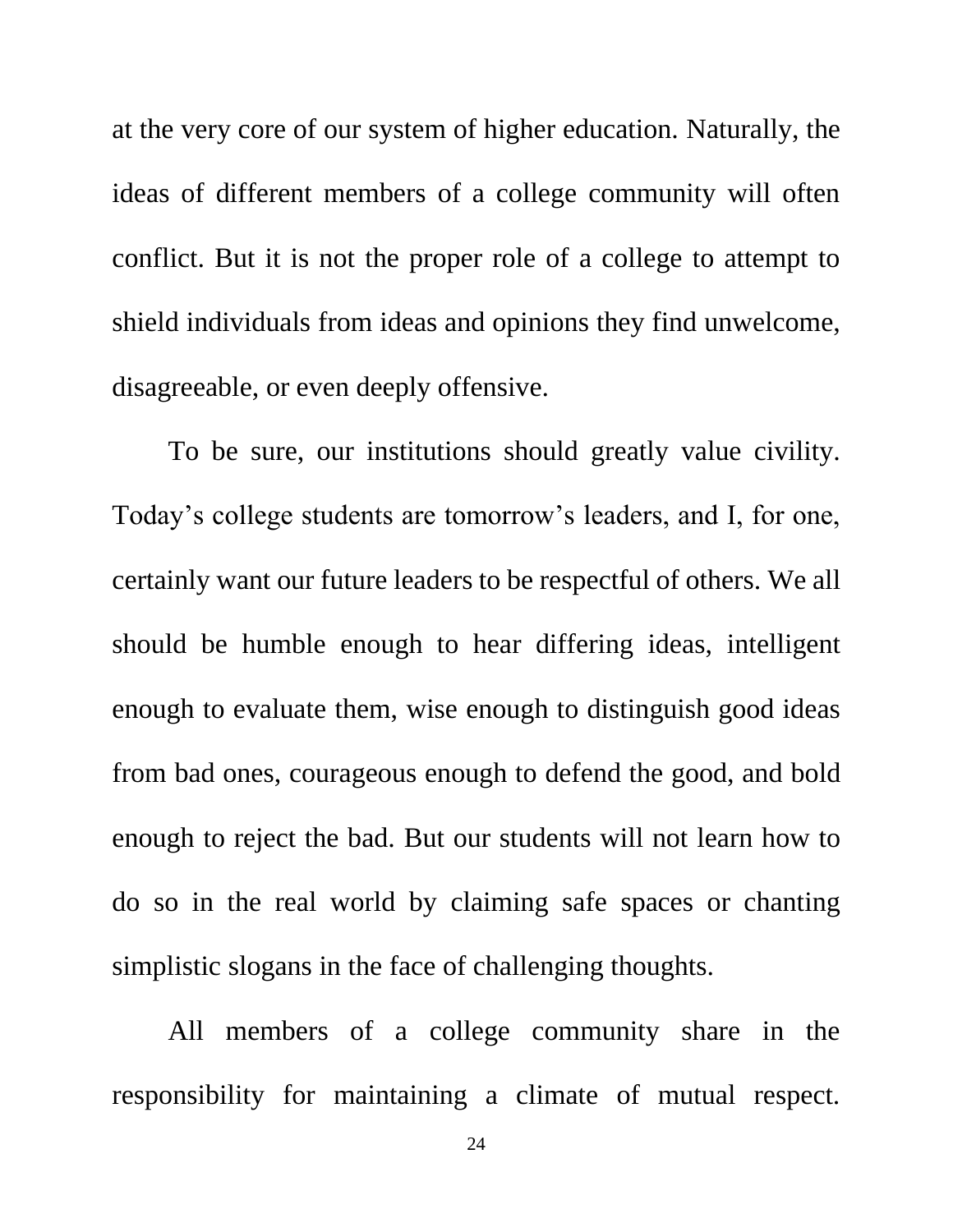Nevertheless, concerns about civility and mutual respect can never be used as a justification for closing off discussion of ideas, however offensive or disagreeable those ideas may be to some members of the college community.

The freedom to debate and to discuss the merits of competing ideas does not mean that individuals may say whatever they wish, wherever or whenever they wish. Classes must go on. No one, for example, has the right to interrupt a class and seize the room to speak through a bullhorn. But exceptions to the general principle of freedom of expression are narrow, and it is vitally important that they never be used in a manner that is inconsistent with the institutional commitment to a completely free and open discussion of ideas.

The fundamental commitment of an institution of higher education must be to the principle that debate or deliberation may not be suppressed, even when the ideas put forth are thought by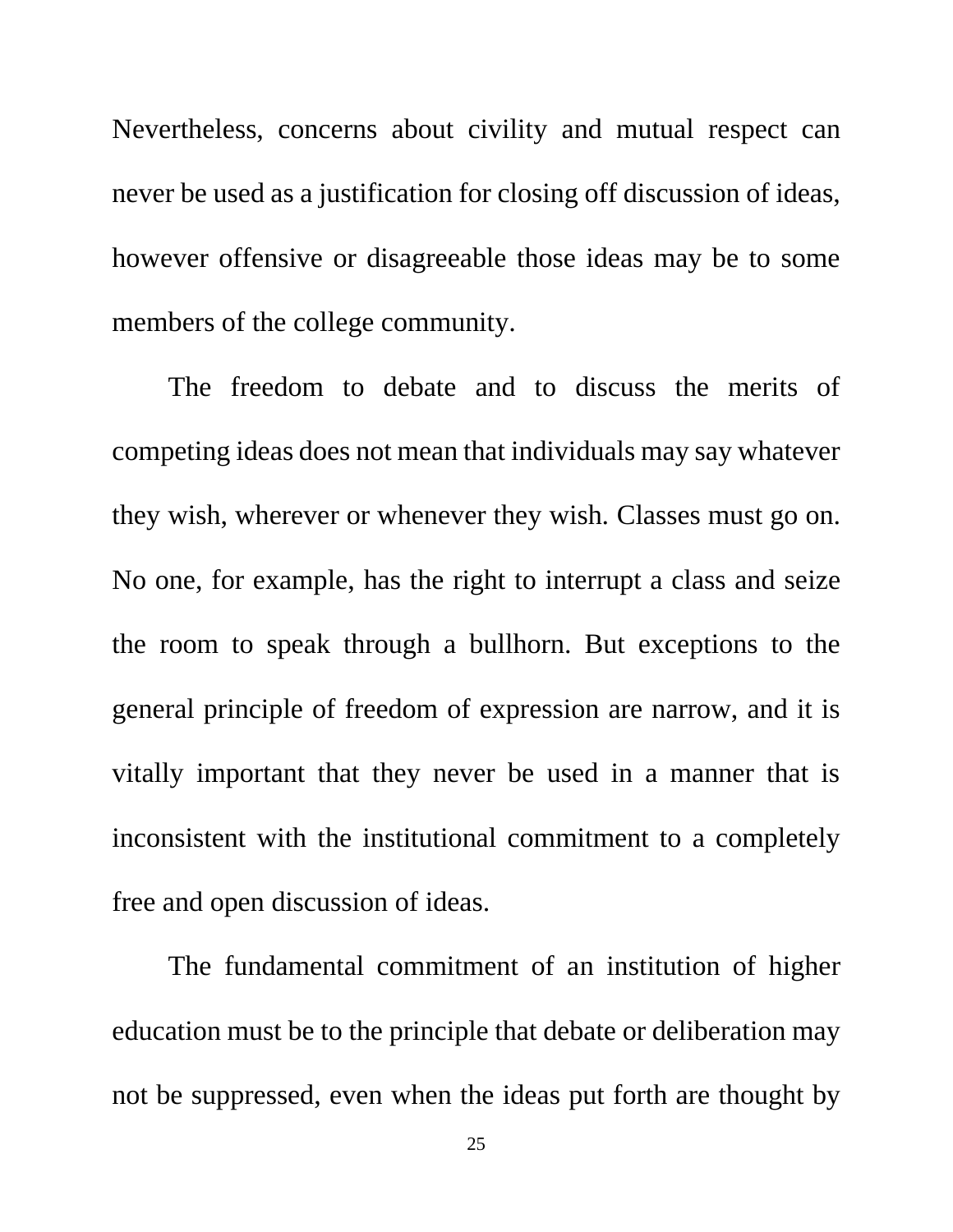some, or even most, members of a college community to be offensive, unwise, immoral, or wrong-headed. It is for individual members of the college community, not for the institution, to make those judgments for themselves. And they may act on those judgments, not by seeking to suppress speech, but by openly and vigorously contesting ideas they oppose. Indeed, fostering the ability of members of the college community to engage in debate and deliberation in an effective and responsible manner is an essential part of an institution's educational mission.

As a corollary to the commitment to protect and to promote free expression, members of the college community must also act in conformity with the principle of free expression. Although they are free to criticize and to contest views expressed on campus, and to criticize and to contest speakers who are invited to express their views on campus, members of the community may not obstruct or otherwise interfere with the freedom of others to express views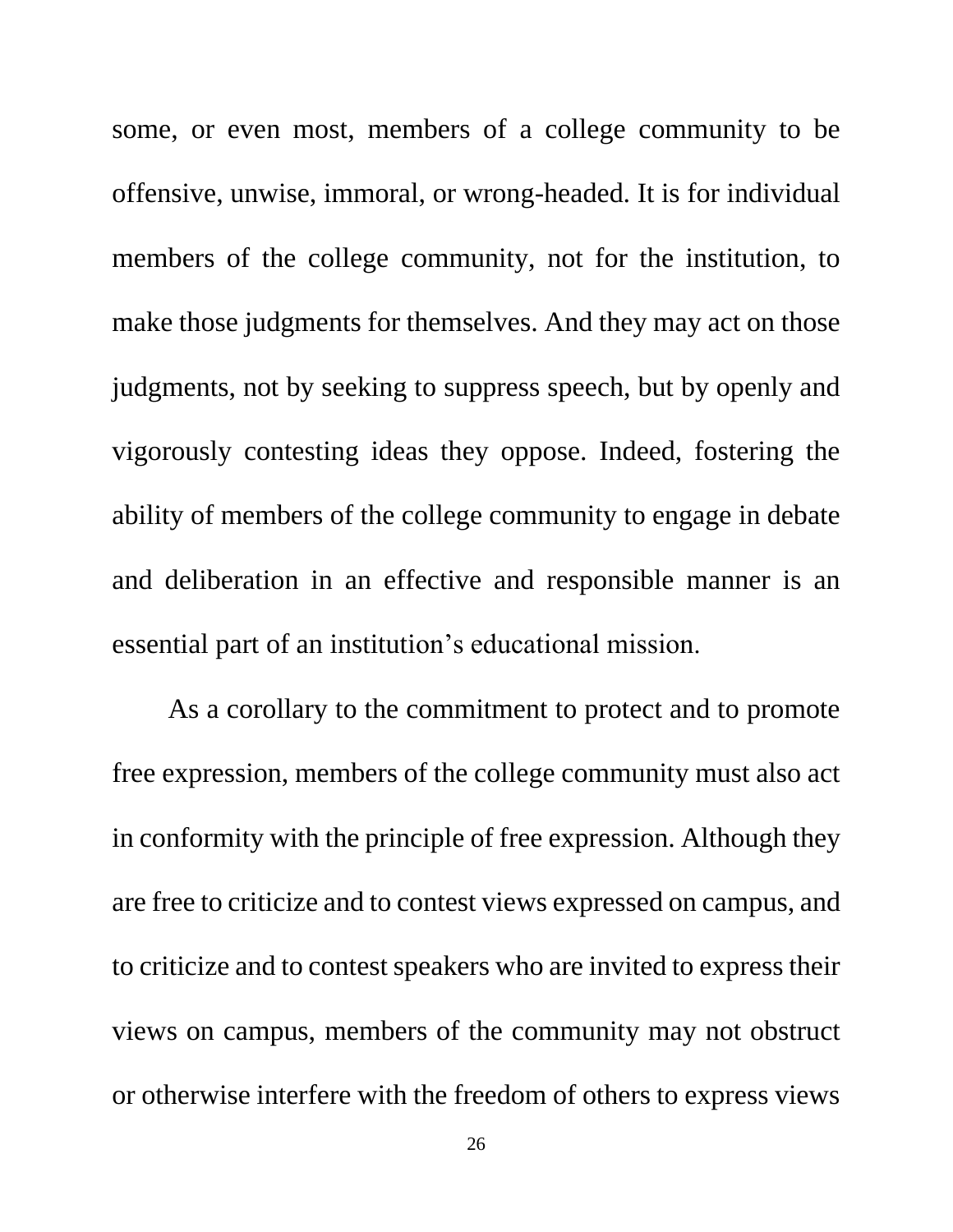they reject or even loathe. To this end, I believe each institution has a solemn responsibility both to promote a lively and fearless freedom of debate and deliberation and to protect that freedom when others attempt to restrict it.

Colleges should adopt such policies and procedures as they deem necessary and appropriate to implement these goals. Candidly, I urge the Oklahoma State Regents for Higher Education to adopt a policy that prescribes freedom of expression, as written in the Chicago Principles, as a core "standard[] of higher education applicable to each institution" in the system. Okla. Const. Art. 13A, § 2(1). Freedom of speech, freedom of expression, academic freedom—these values are that important.

Of course, having good policies is only the first step. Once you have the policies, you must follow through. You must actually implement the policies. You must enforce them. And you must continually review them. As I am sure your institutional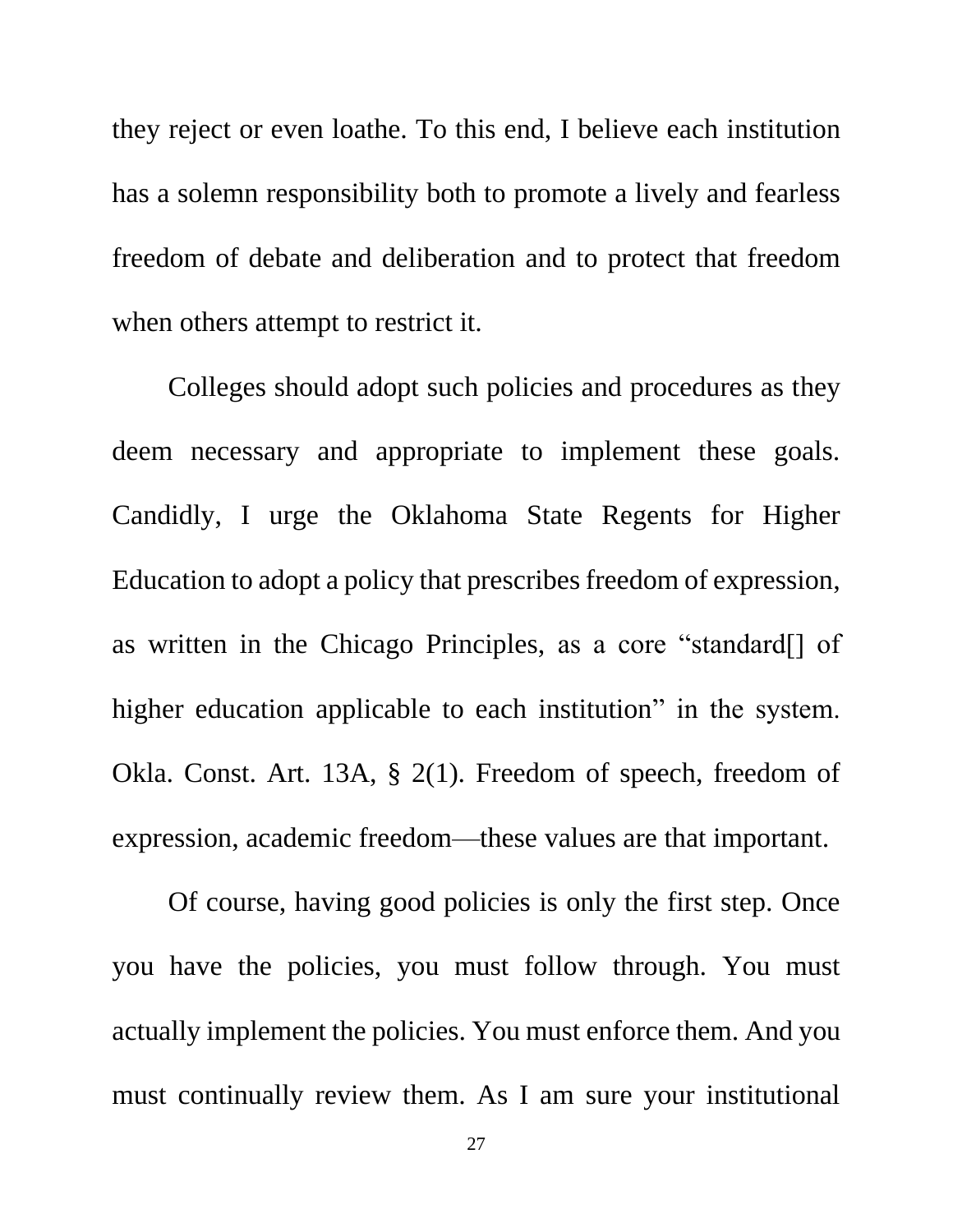lawyers will tell you, the best policies are worth little—they can even be counterproductive—if you fail to follow them.

#### **The Public is Watching**

Make no mistake about it. Academic freedom is under attack. And an attack on academic freedom is a direct attack on the academy itself. This is a battle we dare not lose. For if we lose academic freedom, we lose the academy.

Institutions of higher education must be committed to free and open inquiry. Freedom of expression is central to the mission of higher education. Institutions should take steps now to promote and to protect the free exchange of ideas on our campuses.

## **Embrace Academic Freedom**

Make no mistake about it. Academic freedom is under attack. And an attack on academic freedom is a direct attack on the academy itself. This is a battle we must not lose. For if we lose academic freedom, we lose the university.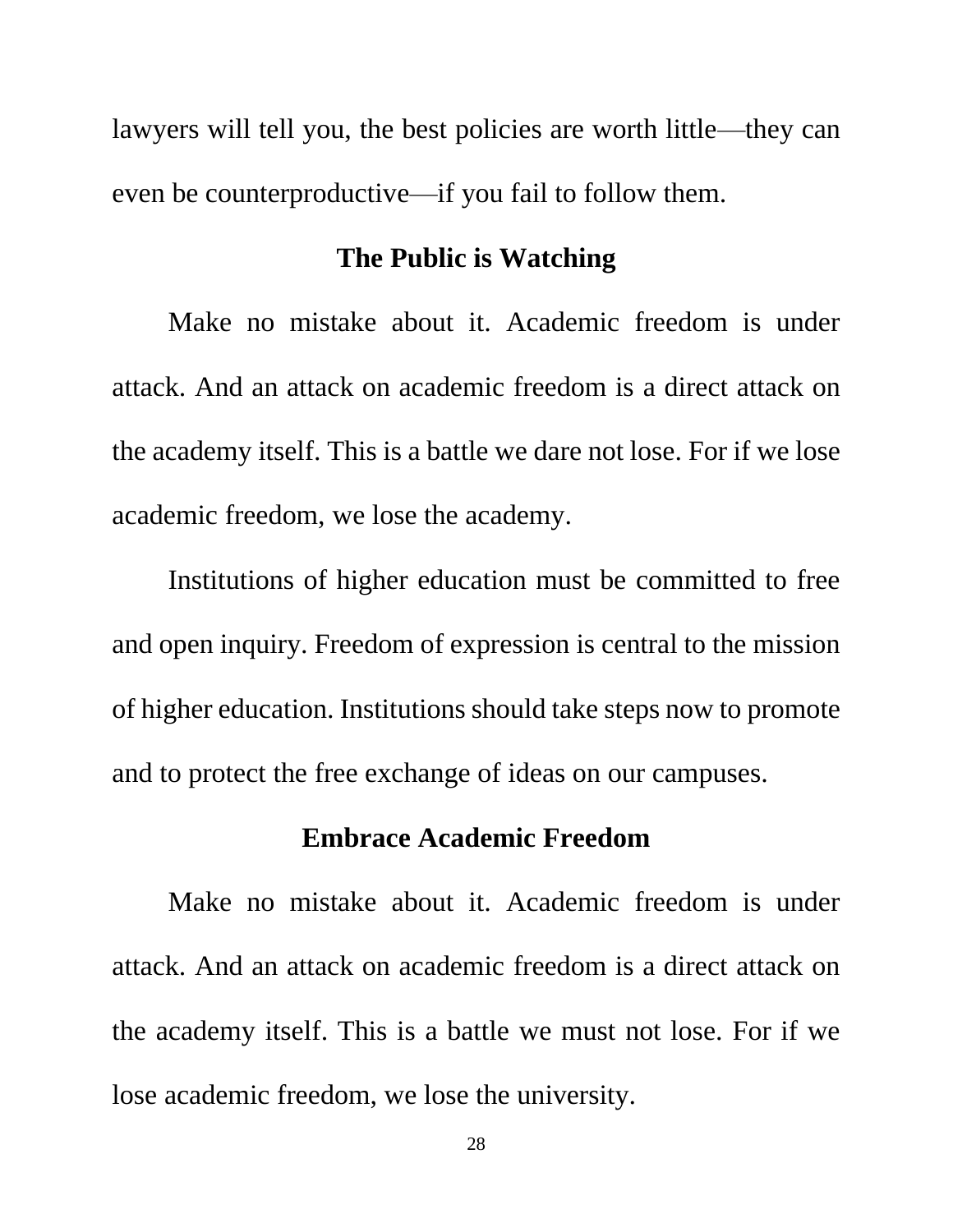College campuses should be welcoming places for the discussion of ideas. That is why this threat to academic freedom is serious, real, and even existential. It does not matter if you are liberal or conservative, rural or urban, Democrat or Republican, religious, irreligious, or even anti-religious. If you value higher education, defend academic freedom. Now, in doing so, let us always be civil, respectful, and humble. But let us be firm in our resolve to uphold academic freedom. We should require it. Our fellow citizens should expect it. And those who love higher education – our students, our faculty, our administrators, and our constituents – should demand it.

The public is watching. If you doubt me on that, take a look at 70 O.S. § 2120, a law which just went into effect in Oklahoma and which appears to provide for personal liability, including attorney fees, against institutional employees "responsible for the violation [of First Amendment rights]." 70 O.S. §§ 2120(G)(3),